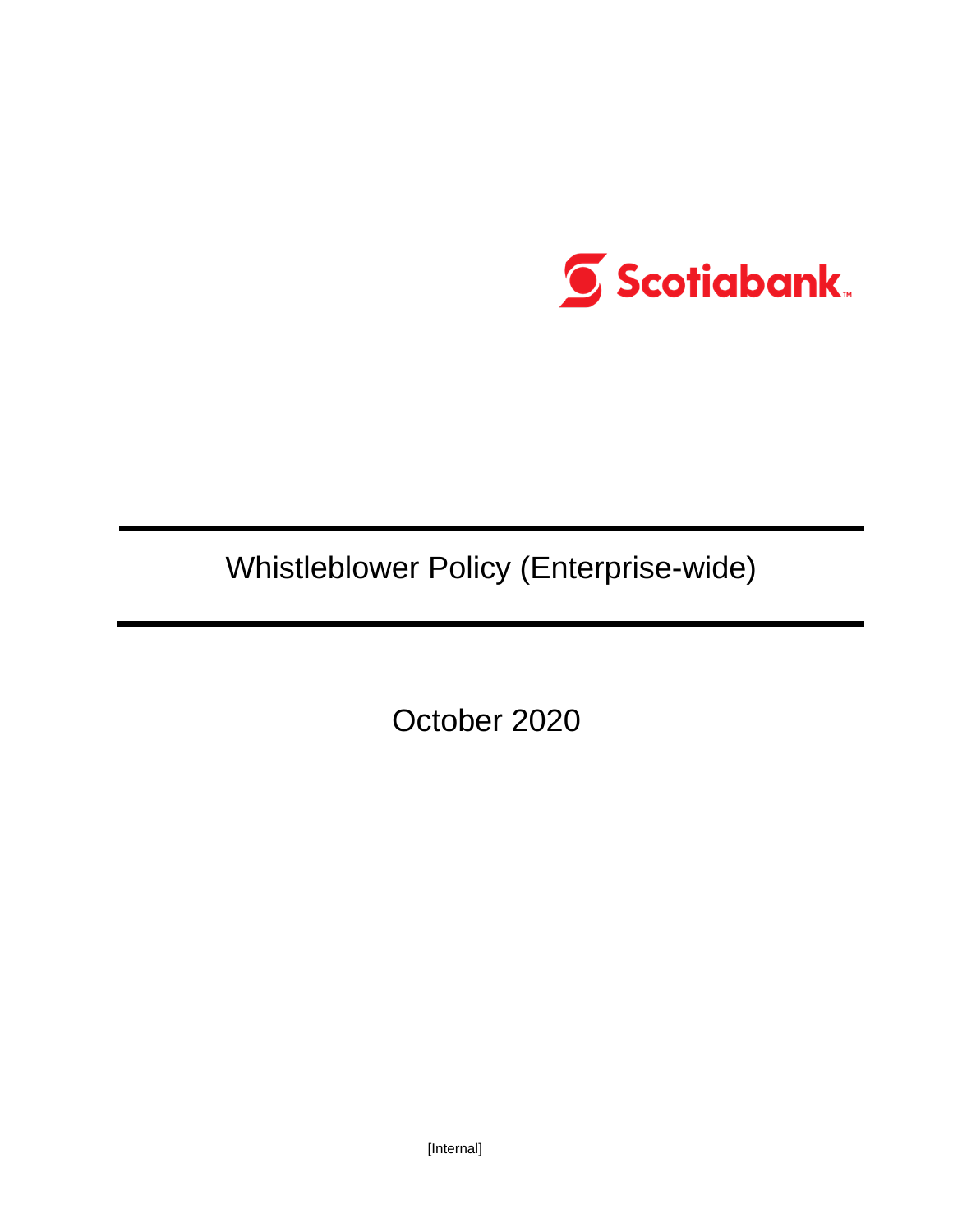

| <b>Document Metadata and Version Control</b> |                                                                                                                                                                                                                                                                                                                                                                                                                                                                   |  |
|----------------------------------------------|-------------------------------------------------------------------------------------------------------------------------------------------------------------------------------------------------------------------------------------------------------------------------------------------------------------------------------------------------------------------------------------------------------------------------------------------------------------------|--|
| <b>Effective Date</b>                        | November 1, 2020                                                                                                                                                                                                                                                                                                                                                                                                                                                  |  |
| <b>Approval Date</b>                         | October 27, 2020                                                                                                                                                                                                                                                                                                                                                                                                                                                  |  |
| Document Type                                | Policy                                                                                                                                                                                                                                                                                                                                                                                                                                                            |  |
| <b>Version Number</b>                        | 7.00                                                                                                                                                                                                                                                                                                                                                                                                                                                              |  |
| <b>Review Frequency</b>                      | Annual                                                                                                                                                                                                                                                                                                                                                                                                                                                            |  |
| <b>Status</b>                                | Renewal                                                                                                                                                                                                                                                                                                                                                                                                                                                           |  |
| Replace                                      | Whistleblower Policy & Procedures October 2018                                                                                                                                                                                                                                                                                                                                                                                                                    |  |
| <b>Applicable Entities</b>                   | Bank of Nova Scotia                                                                                                                                                                                                                                                                                                                                                                                                                                               |  |
| <b>Approval Authority</b>                    | <b>Board of Directors</b>                                                                                                                                                                                                                                                                                                                                                                                                                                         |  |
| <b>Policy Sponsor</b>                        | Paul Baroni, EVP and Chief Auditor                                                                                                                                                                                                                                                                                                                                                                                                                                |  |
| Policy Owner                                 | Laurel Pollard, VP Audit Professional Practice                                                                                                                                                                                                                                                                                                                                                                                                                    |  |
| <b>Content Manager</b>                       | Dwayne Hobbs, Director Whistleblower & Conduct                                                                                                                                                                                                                                                                                                                                                                                                                    |  |
| <b>Advice and Counsel</b>                    | Frances Fitzgerald, VP & Associate General Counsel                                                                                                                                                                                                                                                                                                                                                                                                                |  |
| <b>Key Changes</b>                           | The Policy has been updated to conform with new Policy Management Guidelines<br>(effective July 2020). The primary changes reflect clarification of the scope of<br>matters that are reportable Concerns or protected disclosures in accordance with<br>amendments to the Bank Act (Canada) with specific focus on new consumer<br>protection legislation. The new policy reflects consideration of a broader listing of<br>international Regulatory Obligations. |  |
| <b>Metadata for GRM RO&amp;R tracking</b>    |                                                                                                                                                                                                                                                                                                                                                                                                                                                                   |  |
|                                              | [This section to be completed by Content Manager]                                                                                                                                                                                                                                                                                                                                                                                                                 |  |
| <b>Issuing Legal Entity</b>                  | <b>Bank of Nova Scotia</b>                                                                                                                                                                                                                                                                                                                                                                                                                                        |  |
| Country, Region                              | Global                                                                                                                                                                                                                                                                                                                                                                                                                                                            |  |
| <b>Issuing Functional</b><br>Group           | Audit                                                                                                                                                                                                                                                                                                                                                                                                                                                             |  |
| Principal Risk or subset                     | <b>Compliance Risk</b>                                                                                                                                                                                                                                                                                                                                                                                                                                            |  |
| Document Required by                         | Yes                                                                                                                                                                                                                                                                                                                                                                                                                                                               |  |
| Regulation                                   | Bank Act (Canada)                                                                                                                                                                                                                                                                                                                                                                                                                                                 |  |
|                                              | Sarbanes-Oxley (US)                                                                                                                                                                                                                                                                                                                                                                                                                                               |  |
|                                              | Dodd-Frank (US)                                                                                                                                                                                                                                                                                                                                                                                                                                                   |  |
| <b>Next Approval Date</b>                    | October 2022                                                                                                                                                                                                                                                                                                                                                                                                                                                      |  |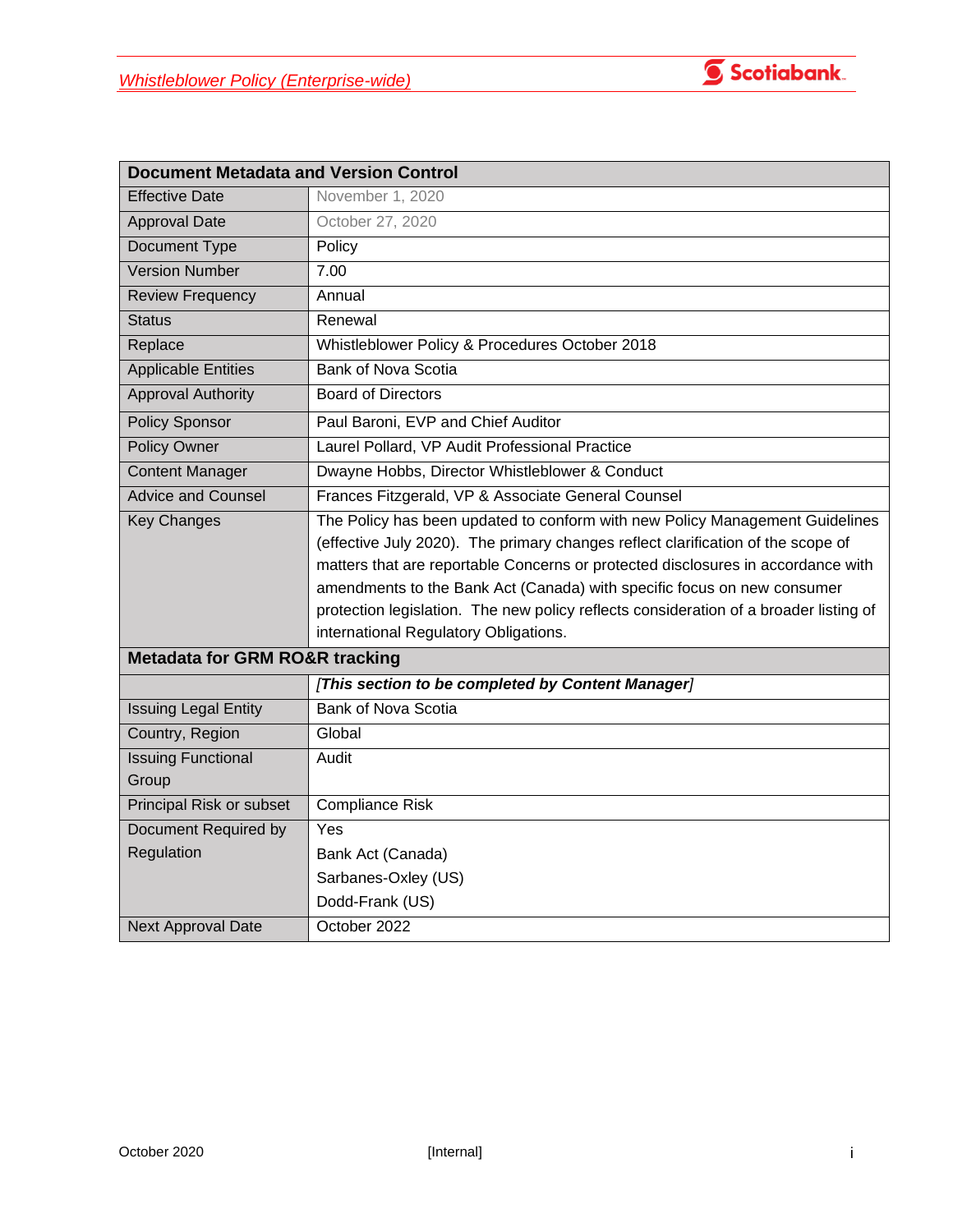

| 1            | <b>INTRODUCTION</b><br>1 |                |                                          |              |
|--------------|--------------------------|----------------|------------------------------------------|--------------|
|              | 1.1                      |                |                                          |              |
|              | 1.2                      |                |                                          |              |
|              |                          | 1.2.1          |                                          |              |
|              |                          | 1.2.2          |                                          |              |
| $\mathbf{2}$ |                          |                | <b>POLICY PRINCIPLES/REQUIREMENTS</b>    | $\mathbf{2}$ |
|              | 2.1                      |                |                                          |              |
|              | 2.2                      |                |                                          |              |
| 3            |                          |                | <b>POLICY PROGRAM DESCRIPTION</b>        | 3            |
|              | 3.1                      |                |                                          |              |
|              | 3.2                      |                |                                          |              |
|              | 3.3                      |                |                                          |              |
|              | 3.4                      |                |                                          |              |
|              | 3.5                      |                |                                          |              |
|              |                          | 3.5.1          |                                          |              |
|              |                          | 3.5.2          |                                          |              |
|              |                          | 3.5.3          |                                          |              |
|              | 3.6                      | 3.6.1          |                                          |              |
|              |                          | 3.6.2          |                                          |              |
|              |                          | 3.6.3          |                                          |              |
|              |                          | 3.6.4<br>3.6.5 |                                          |              |
|              |                          | 3.6.6          |                                          |              |
| 4            |                          |                | <b>ROLES AND RESPONSIBILITIES</b>        | 7            |
|              | 4.1                      |                |                                          |              |
|              |                          |                |                                          |              |
| 5            |                          |                | <b>POLICY EXCEPTIONS AND ESCALATION</b>  | 9            |
|              | <b>APPENDIX A</b>        |                | <b>TERMS AND ACRONYMS</b>                | 10           |
|              |                          |                |                                          | 10           |
|              | <b>APPENDIX B</b>        |                | <b>SUBSIDIARY POLICY GOVERNANCE</b>      | 12           |
|              |                          |                |                                          |              |
|              |                          |                |                                          |              |
|              | $\mathbf 1$              |                |                                          |              |
|              | 2.                       |                |                                          |              |
|              |                          |                |                                          |              |
|              |                          |                |                                          |              |
|              |                          |                |                                          |              |
|              |                          |                |                                          |              |
|              | <b>APPENDIX B.1</b>      |                | <b>SUBSIDIARY ACKNOWLEDGEMENT FORM</b>   | 15           |
|              |                          |                | <b>APPENDIX C GOVERNANCE OF DOCUMENT</b> | 16           |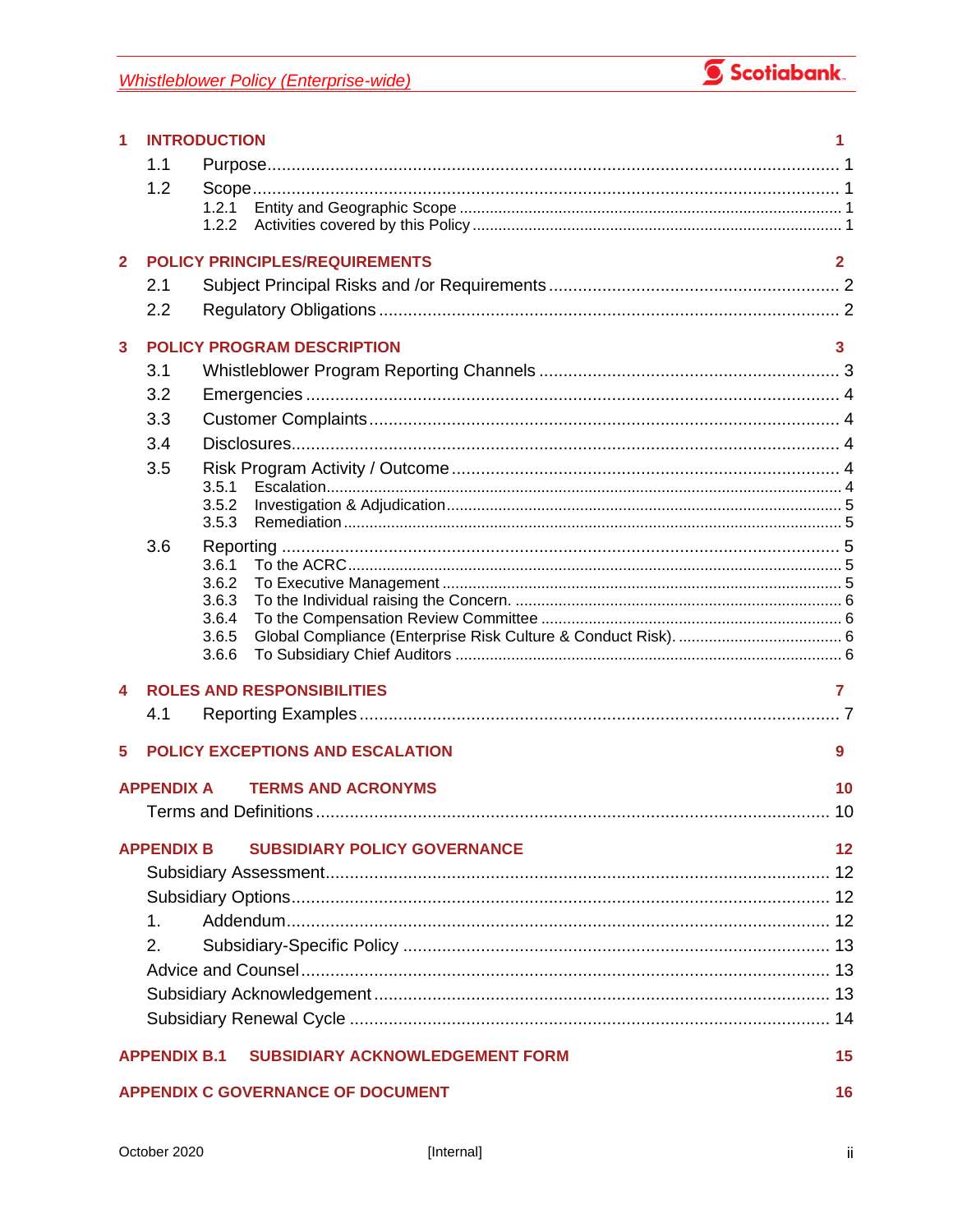**Whistleblower Policy (Enterprise-wide)** 

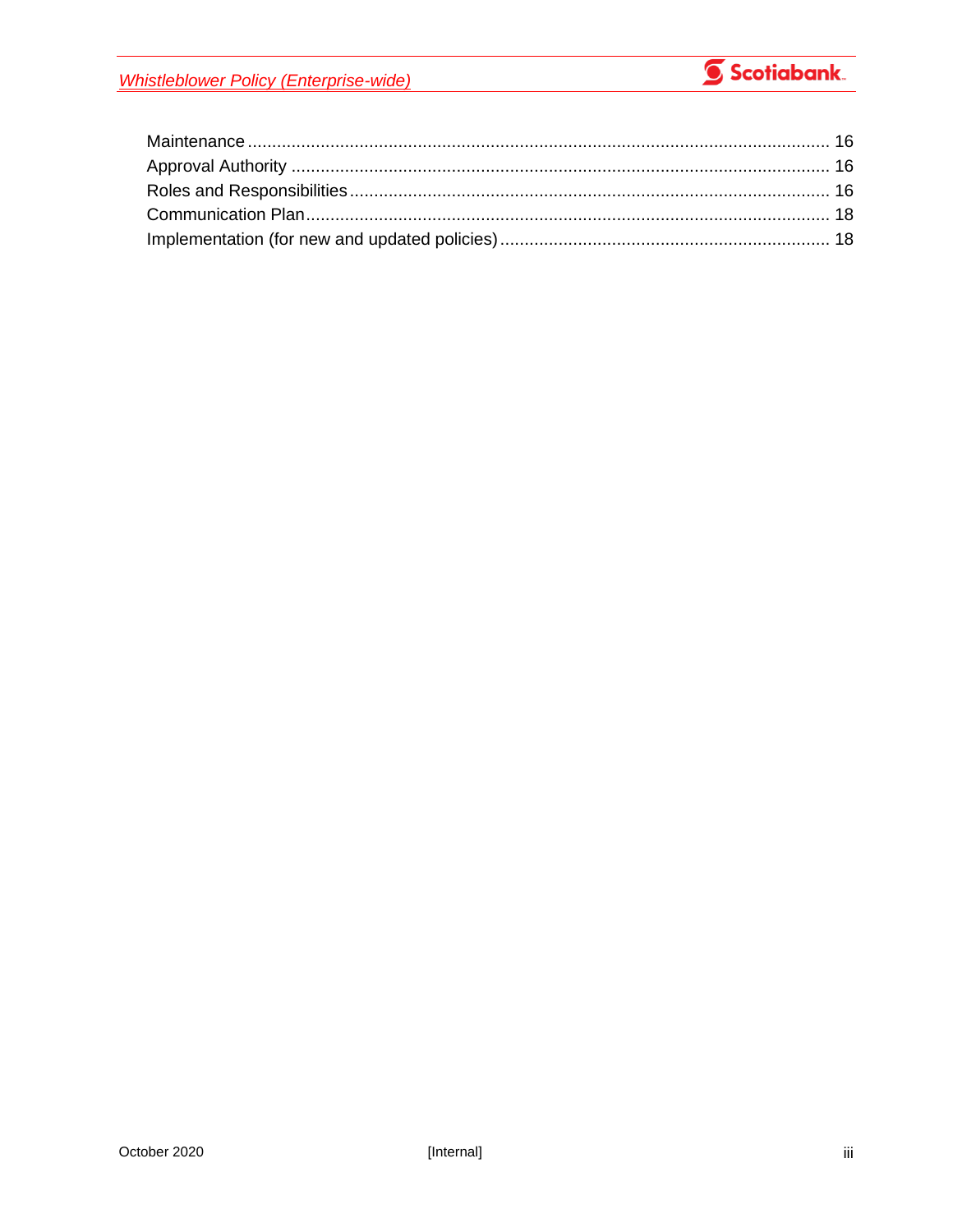

## <span id="page-4-0"></span>**1 Introduction**

### <span id="page-4-1"></span>*1.1 Purpose*

The Bank of Nova Scotia (the "Bank") has established channels through which employees can Raise a Concern to ensure that matters are reported and addressed. The Whistleblower Policy, (the Policy), as part of the larger Raise a Concern framework, enables employees to raise Concerns through a confidential and anonymous channel and provides the framework for how the independent and objective Whistleblower Program within the Audit Department will receive, assess, investigate and resolve Concerns, particularly when those Concerns constitute wrongdoing.

The Whistleblower Program is designed as a control to safeguard the integrity of the Bank, and its subsidiaries, financial reporting, its business dealings and to support adherence to the Scotiabank Code of Conduct (the Code) and its regulatory obligations. The Policy governs the operations of the Bank's Whistleblower Program that enables individuals to raise anonymous and confidential Concerns and wrongdoing that may otherwise not be known to management and ensure appropriate investigation is undertaken.

### <span id="page-4-2"></span>*1.2 Scope*

The Policy applies to all individuals in the Bank to whom the Scotiabank Code of Conduct applies, inclusive of employees, officers, directors, and contingent workers.

### <span id="page-4-3"></span>*1.2.1 Entity and Geographic Scope*

This Policy is applicable to the Bank on an enterprise-wide basis including its domestic and international branches and agencies and directly or indirectly wholly owned and controlled subsidiaries of the Bank.

Each directly or indirectly wholly owned or controlled subsidiary of the Bank has its own board of directors, which may include senior officers of the Bank, and who has the responsibility to satisfy itself that appropriate frameworks, policies, and procedures are in place for the subsidiary. The subsidiary's senior management has responsibility to ensure policies comply with local regulatory requirements and it is expected that a subsidiary's board of directors or senior management will either adopt and ratify (with or without an addendum as appropriate), or approve a subsidiaryspecific policy that aligns, in all material respects, with that of this Policy, as appropriate. From time-to-time the Bank and subsidiaries may have recent acquisitions or situations where control of a subsidiary has been recently established. In these situations, there may initially exist a lack of conformity to the policies outlined in this document. The Bank will in these cases assess any deficiencies and develop an action plan to ensure they are rectified on a timely basis.

Refer to Appendix "B" for information on Subsidiary Policy Governance for this document.

### <span id="page-4-4"></span>*1.2.2 Activities covered by this Policy*

The Policy provides information on reporting wrongdoing or Concerns as part of the whistleblower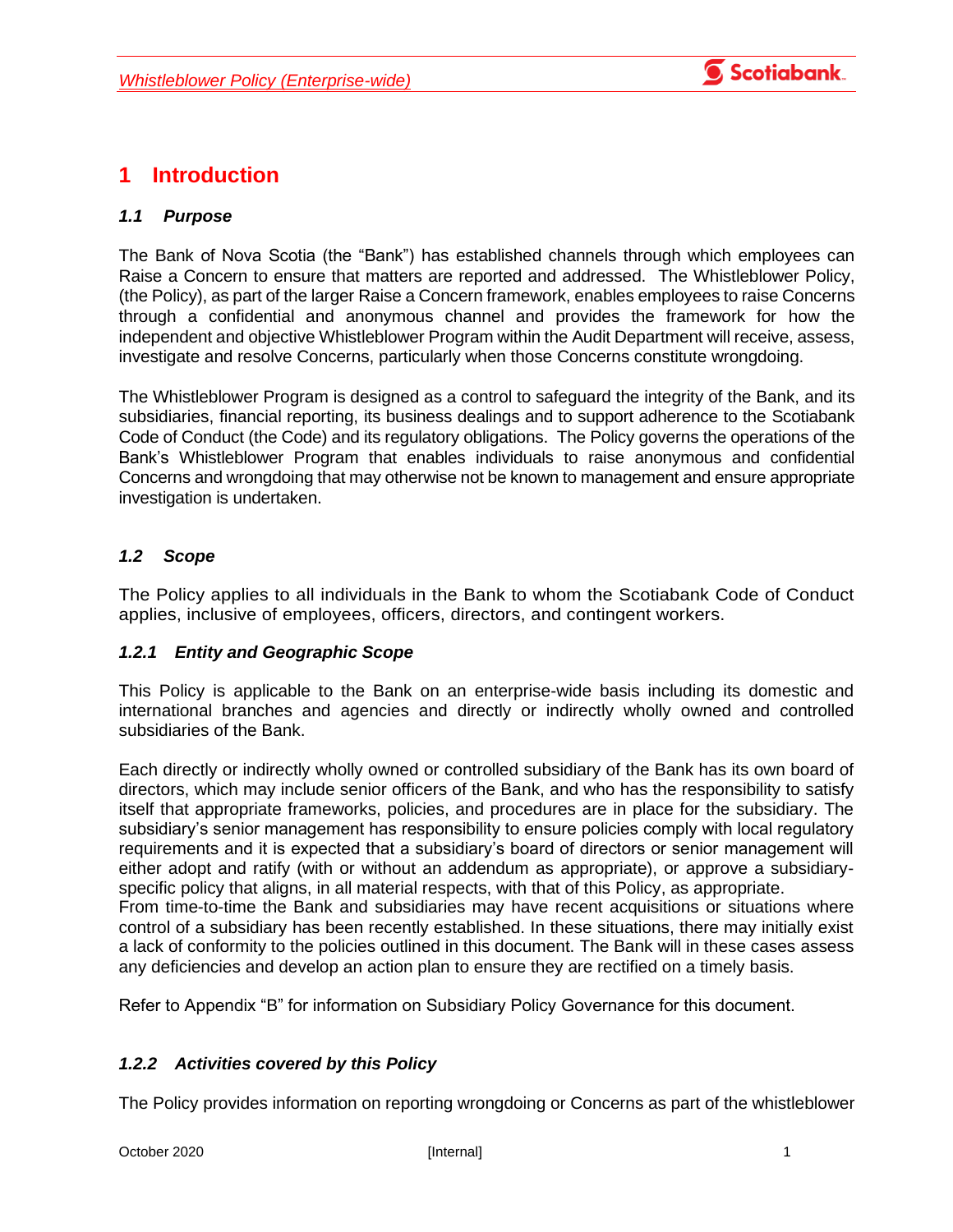

process. Reporting can be done confidentially through several channels, including an independent third-party hotline/website that allows for anonymous reporting. It is in the interest of all stakeholders of the Bank that such Concerns be reported so that they can be appropriately addressed.

# <span id="page-5-0"></span>**2 Policy Principles/Requirements**

The Whistleblower Program supports adherence to the Code of Conduct as individuals can report the following types of potential or actual Concerns/Wrongdoing:

- *Breaches of the Law*
- *Breaches of the Scotiabank Code of Conduct*
- *Breaches of other internal Policies and Procedures*
- *Reporting Retaliation*. All individuals who are governed by the Scotiabank Code of Conduct are obligated to report any act to harm or intention to harm anyone for reporting wrongdoing. Examples are statements, conduct or actions involving terminating, disciplining, demoting, suspending, harassing, intimidating, coercing or discriminating against an individual reporting wrongdoing in good faith in accordance with this Policy.

## <span id="page-5-1"></span>*2.1 Subject Principal Risks and /or Requirements*

A trusted, effective and responsive Whistleblower Program is critical to support the management of risks:

- Legal & Compliance Risk, including Conduct Risk
- Reputational Risk
- Operational Risk
- The requirement to protect Whistleblowers is central to the effective execution of the Policy. As stated in the Code, the Bank will protect from retaliation any individual who raises issues or reports Concerns in good faith in accordance with the methods described in the Code. Retaliation against any individual who raises a Concern, in good faith, is not tolerated.

### <span id="page-5-2"></span>*2.2 Regulatory Obligations*

The primary regulatory obligations covered by this policy are:

- Bank Act (Canada) Part XVI.1 Sections 979.1 through 979.4 which defines wrongdoing, retaliation and the requirement for the Bank to establish a mechanism for employees to report wrongdoing for the purposes of investigation and resolution.
- Sarbanes-Oxley Section 301 describes the responsibility of the Audit Committee to establish a method for employees to report internal fraud, auditing and accounting Concerns and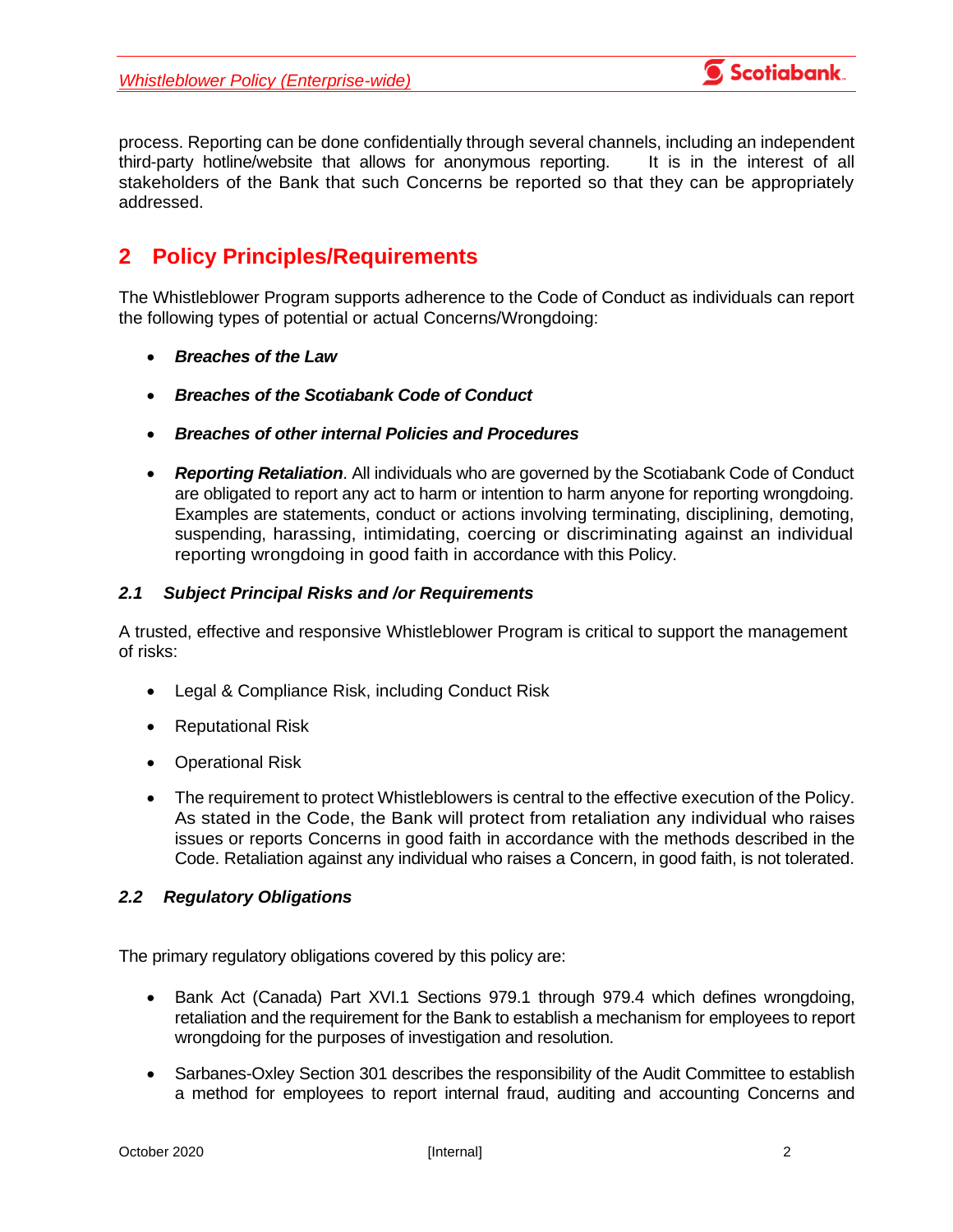

whistleblower retaliation for investigation and resolution.

• Other relevant obligations include Financial Consumer Agency Act (Canada), Dodd-Frank Act (US), Volcker Rule, Financial Conduct Authority Handbook (UK) and the Prudential Regulatory Authority Rulebook (UK) which place regulatory scrutiny on consumer protection provisions, aspects of market abuse, define accountability and how particular categories of Concerns or protected disclosure should be managed within the Bank.

## <span id="page-6-0"></span>**3 Policy Program Description**

The Bank takes all Concerns seriously and will investigate all Reasonable Complaints. The third-party independent Hotline/web-portal allows the reporter to provide additional information required by the investigations on an anonymous basis. **Reporters are asked to provide as much information as possible (including who, what, where and when).** The quality and completeness of the report has a direct impact on the timeliness and scope of investigations.

Reporters using the third-party reporting system are encouraged to record the Case Number and PIN so they may remain engaged to respond to questions from investigators and to ultimately receive notification that the matter has been closed.

There are several channels through which individuals may report wrongdoing or otherwise raise Concerns. Employees should choose the channel that is most appropriate given the nature of their Concern. The reporting options are described in the [Raise a Concern](https://jam17.sapjam.com/groups/GmmM3vY7YlwMrFnUgLC2At/overview_page/yz2OK7SHpyINMNcyWEolvm) tab available on the Scotiabank Live intranet site.

### <span id="page-6-1"></span>*3.1 Whistleblower Program Reporting Channels*

Scotiabank has established a mechanism for confidential and anonymous submission of reports through an independent third party. This channel is best suited to those wishing to remain anonymous as it creates a secure, controlled, impartial and safe means of communication between the Whistleblower Program Office and the reporter. This independent third party provides a hotline and a website [\(https://www.gcs-whistleblower.com\)](https://www.gcs-whistleblower.com/) that are accessible 24 hours a day, 7 days a week in all countries in which the Bank operates that includes a list of telephone numbers on a world-wide basis. Individuals calling the hotline from Canada or the United States can call 1-800-443-0312.

If a report is submitted anonymously, the identity of the individual raising the Concern through the hotline or website (together the hotline) is not known to the Bank. The reporter will be provided with a confidential PIN number that will allow for further anonymous communication through the Hotline. The reporter will receive an initial response from the Whistleblower Program office within 5 working days of the initial report. The length of the investigation is contingent on the scope, complexity and nature of the Concern raised.

Reports of wrongdoing or Concerns that are raised through the Hotline are submitted to the Chair of the Audit & Conduct Review Committee (ACRC) and/or the Bank's Chief Auditor to ensure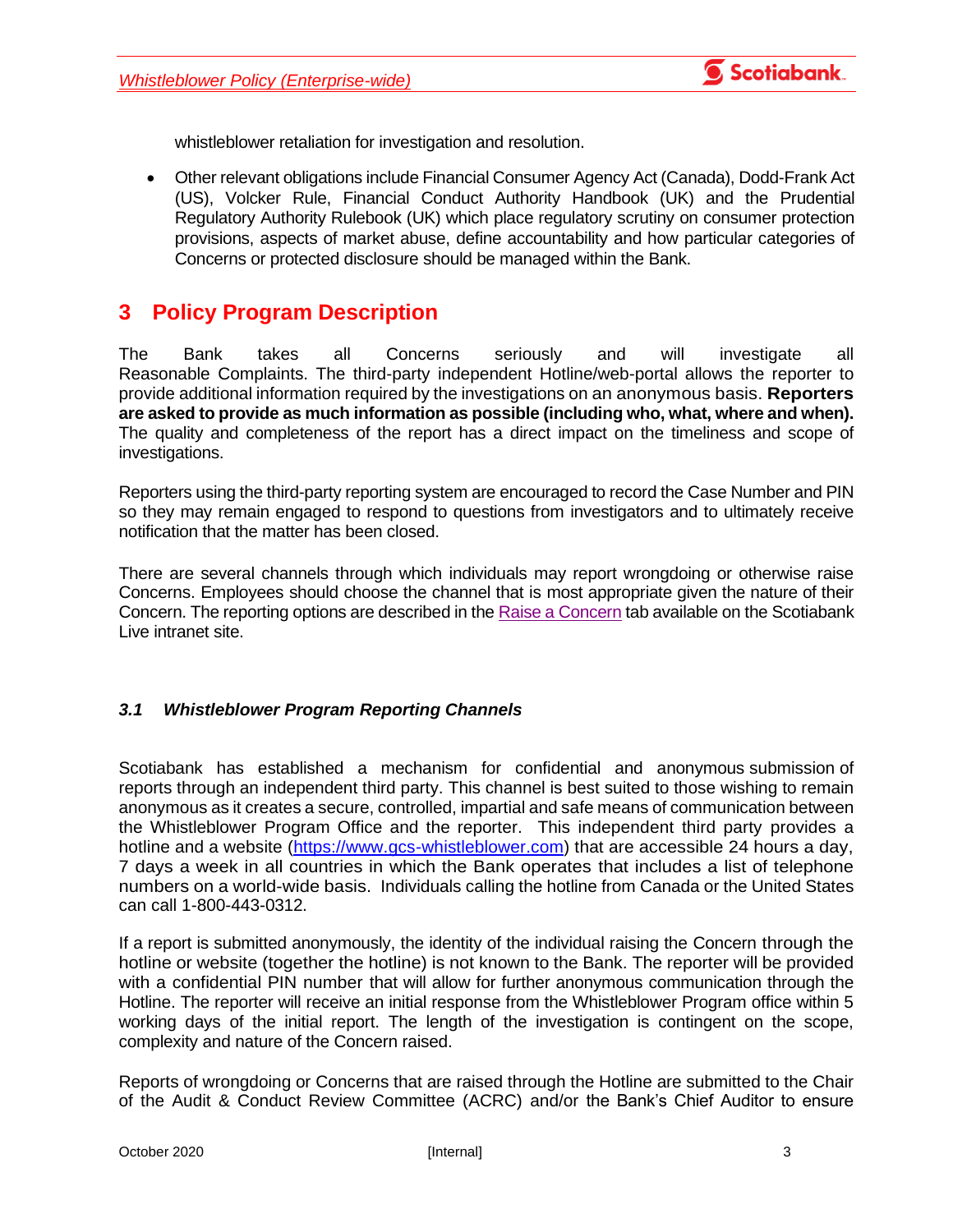

independent review and investigation.

In addition, Whistleblower Concerns may be raised as follows:

- **3.1.1.** Scotiabank Global Compliance. Regulatory compliance Concerns can be raised to [globalcompliance@scotiabank.com.](mailto:globalcompliance@scotiabank.com) and questions or Concerns related to the Code should be directed to [Conduct.Risk@scotiabank.com.](mailto:Conduct.Risk@scotiabank.com)
- **3.1.2.** Directly to Audit. Concerns may be raised in writing directly to a VP within Audit or a country Chief Auditor via email or other correspondence. This may be done on an anonymous basis.
- **3.1.3.** External Reporting Channels. Certain securities commissions and other regulatory bodies may have channels through which all employees, directors and officers may report their Concerns. Information on such programs, including how to participate, is publicly available on relevant websites.
- **3.1.4.** Directly to the Whistleblower Program Office at Whistleblower@scotiabank.com.

### <span id="page-7-0"></span>*3.2 Emergencies*

The Whistleblower program is not equipped to address urgent matters related to physical security and immediate dangers to the health and safety of customers, employees or property. Emergencies should be reported to Corporate Security through the Security Operations Centre at 416-866-5050 or [CS.SOC@bns.scotiabank.com.](mailto:CS.SOC@bns.scotiabank.com)

### <span id="page-7-1"></span>*3.3 Customer Complaints*

As the hotline and web reporting portal are publicly available it is possible that customers may make use of the Whistleblower channel to raise Concerns. When a report is assessed as a customer complaint and not a report of wrongdoing, these matters will be escalated to the appropriate Business Line or Corporate Function stakeholders for investigation and remediation.

### <span id="page-7-2"></span>*3.4 Disclosures*

Notwithstanding the Bank's obligation to protect the anonymity of individuals who raise Concerns, there are circumstances where the identity of these individuals, when known, will be shared with Regulators at their request. Disclosures of this nature will be approved by General Counsel.

### <span id="page-7-3"></span>*3.5 Risk Program Activity / Outcome*

### <span id="page-7-4"></span>*3.5.1 Escalation*

Individuals who have Concerns, inclusive of wrongdoing, are required to report, normally to their direct manager or someone in their reporting chain. If escalations are not addressed or the circumstances warrant, individuals should escalate through a Raise a Concern channel as appropriate. The Whistleblower channels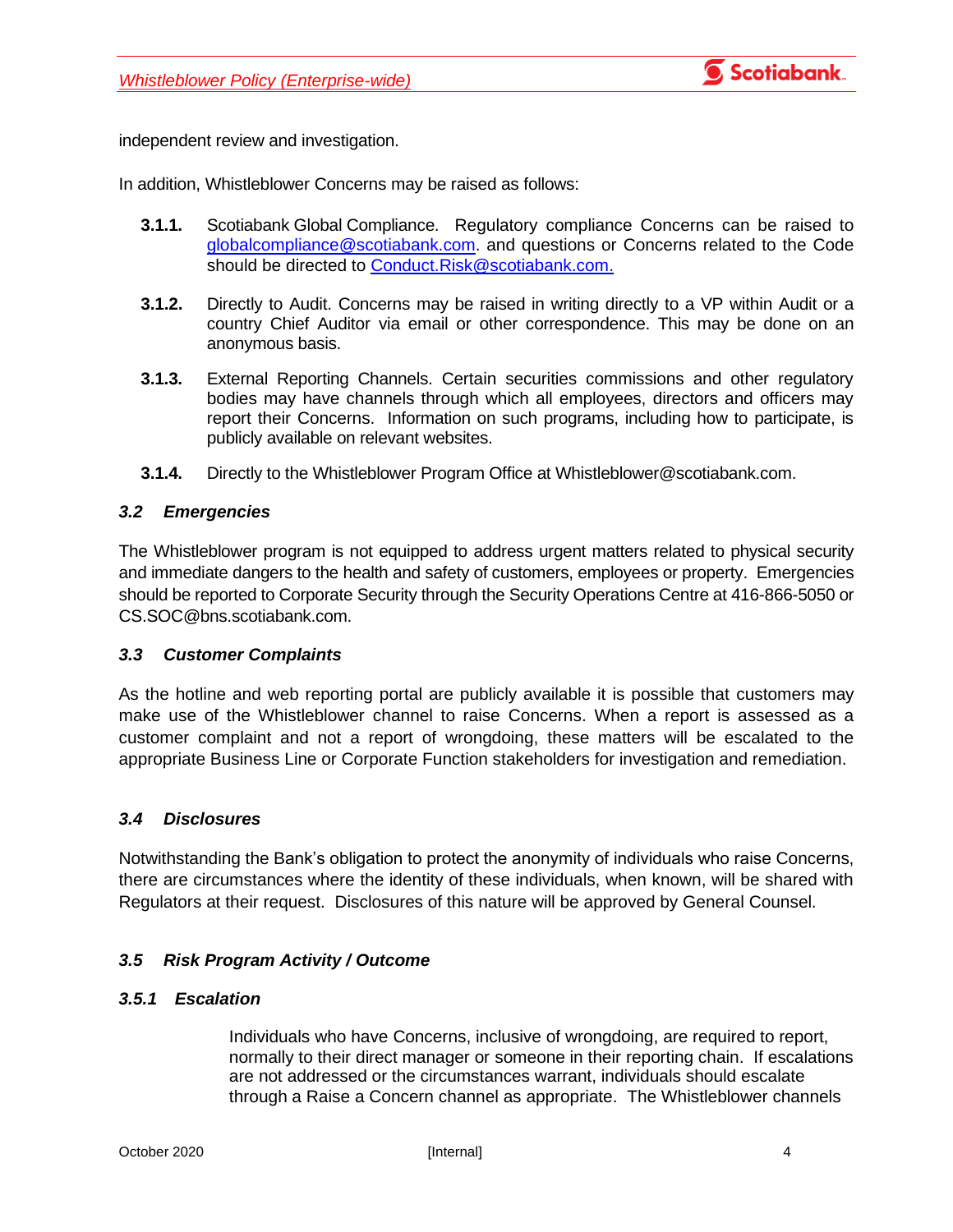

### <span id="page-8-0"></span>*3.5.2 Investigation & Adjudication*

All Whistleblower reports that are received through the Hotline are first directed to the Bank's Chief Auditor and his/her respective delegates (together **"Primary Recipients**"). Upon receipt of a report, the Primary Recipients will jointly evaluate the severity of the Concern to determine whether an internal or external investigation is required.

The Primary Recipients will then assign the investigation accordingly and maintain oversight of the investigation to ensure appropriate and timely resolution. All investigations are conducted according to the Bank's investigative standards or Audit Methodology.

### <span id="page-8-1"></span>*3.5.3 Remediation*

The Whistleblower Program Office will work with the stakeholder Business to develop action plans to monitor and remediation control weaknesses, address wrongdoing and recommend appropriate disciplinary action to address open risk. In some circumstances the Audit Department may open and track Audit Issues in accordance with Audit Methodology.

### <span id="page-8-2"></span>*3.6 Reporting*

### <span id="page-8-3"></span>*3.6.1 To the ACRC*

- Concerns assessed as being higher risk will be raised to the Chair of the ACRC either by the Chief Auditor or directly by Navex.
- The Chief Auditor will report quarterly, or more frequently as required, to the ACRC on the results of investigations of Concerns.
- Regulatory compliance matters of a significant nature can be reported to EVP, Chief Compliance Officer for further escalation as required.

### <span id="page-8-4"></span>*3.6.2 To Executive Management*

• The Chief Auditor may report the results of investigations where allegations of wrongdoing have been substantiated to executive management with responsibility for the area concerned, as appropriate. This will be done in order to advise them of the disposition and/or to ensure appropriate resolution of the Concern.

**6** Scotiabank.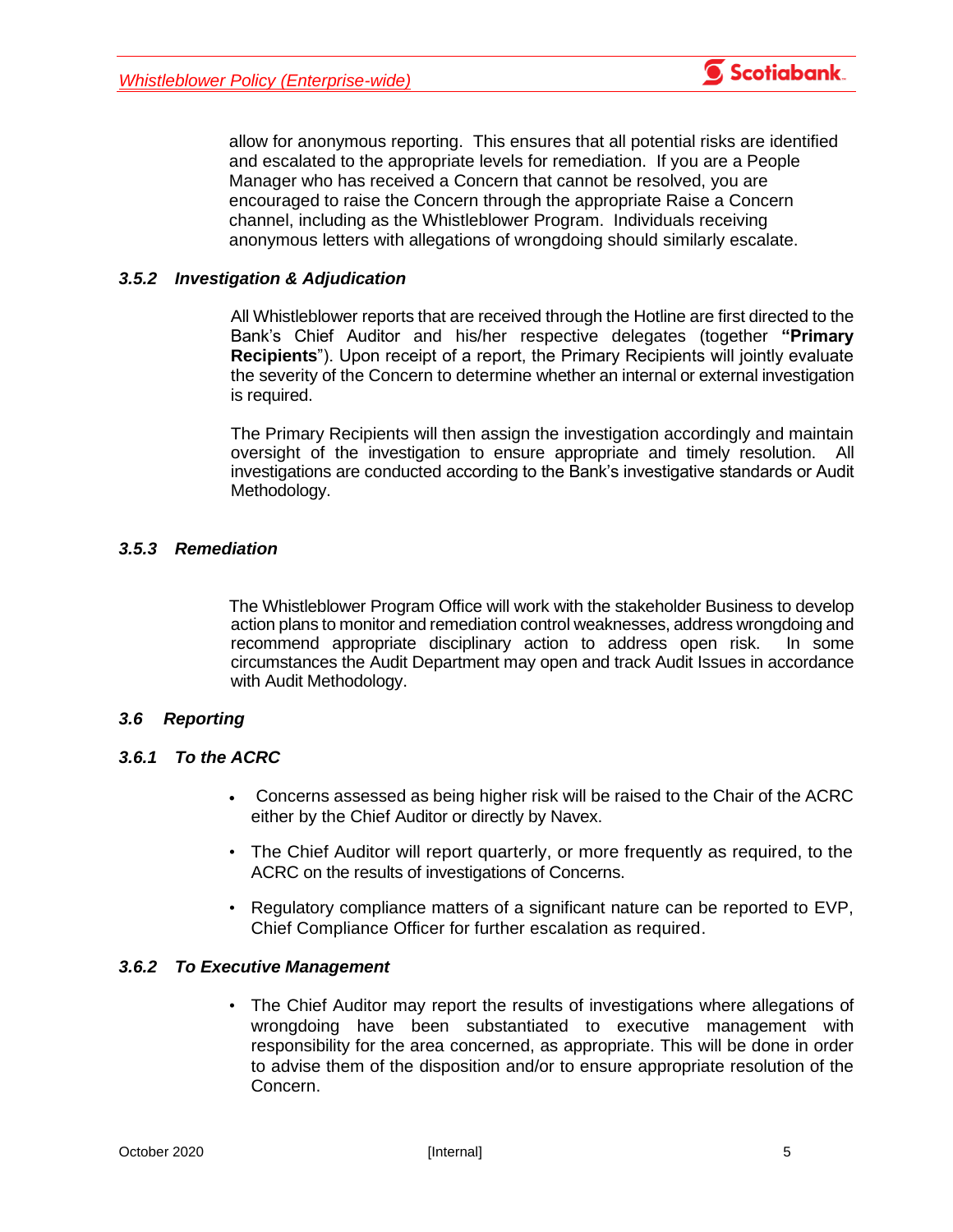### <span id="page-9-0"></span>*3.6.3 To the Individual raising the Concern.*

- The status/resolution of the investigation will be communicated to the individual, where possible. If the Concern was raised through the Hotline, the Primary Recipients or a delegate will post the status/resolution on the Hotline, which can be accessed anonymously by the reporter.
- When an investigation is complete, the individual will receive a response from the Whistleblower Program Office indicating that the matter has been investigated, adjudicated and that the case file has been closed. Whistleblowers have no entitlement to receive investigation reports or to otherwise be informed of the actions taken by Management to address a Concern, especially as it relates to disciplinary action against other employees.

### <span id="page-9-1"></span>*3.6.4 To the Compensation Review Committee*

• If the Subject of a Concern is found to have violated the Scotiabank Code of Conduct, the details of the wrongdoing will be reported to the Compensation Review Committee or the appropriate local committee as appropriate.

### <span id="page-9-2"></span>*3.6.5 Global Compliance (Enterprise Risk Culture & Conduct Risk).*

• On a quarterly basis, the Whistleblower Program Office will report aggregated data to Global Compliance for inclusion in the quarterly Conduct Risk report. A subset of this data will be provided to Business Lines upon request.

### <span id="page-9-3"></span>*3.6.6 To Subsidiary Chief Auditors*

• Chief Auditors of Subsidiaries will receive reporting for the purposes of reporting to Subsidiary Boards of Directors as required by law or regulation.

**6** Scotiabank.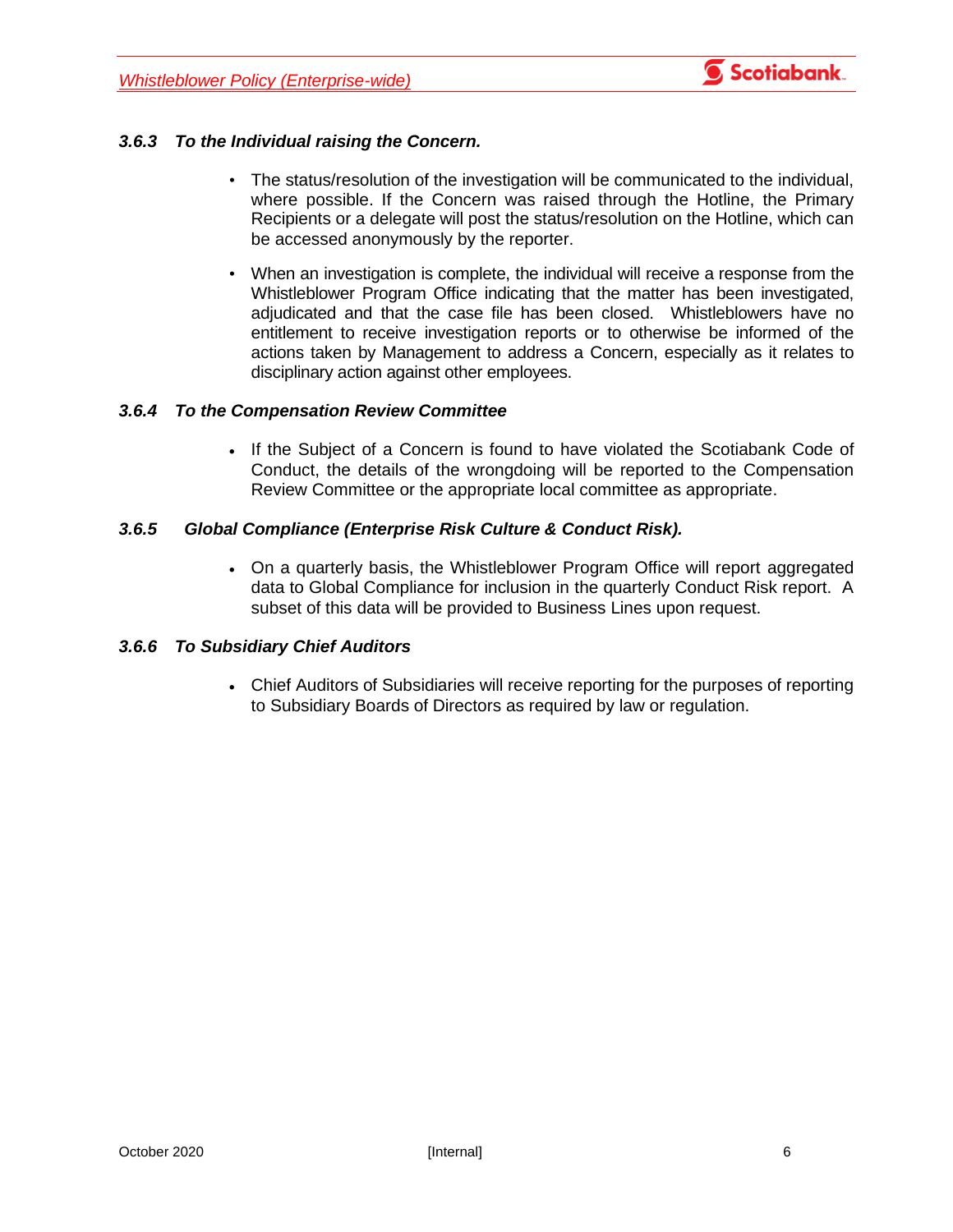

# <span id="page-10-0"></span>**4 Roles and Responsibilities**

| <b>Role</b>                       | <b>Responsibilities</b>                                                                                                                                                                                                                                                                                                                                                                                                                                                                                                                                                                                                                                                                                                                                                                                                                                                                                   |  |
|-----------------------------------|-----------------------------------------------------------------------------------------------------------------------------------------------------------------------------------------------------------------------------------------------------------------------------------------------------------------------------------------------------------------------------------------------------------------------------------------------------------------------------------------------------------------------------------------------------------------------------------------------------------------------------------------------------------------------------------------------------------------------------------------------------------------------------------------------------------------------------------------------------------------------------------------------------------|--|
| First Line of Defense ("1st LoD") |                                                                                                                                                                                                                                                                                                                                                                                                                                                                                                                                                                                                                                                                                                                                                                                                                                                                                                           |  |
|                                   | 1A & 1B                                                                                                                                                                                                                                                                                                                                                                                                                                                                                                                                                                                                                                                                                                                                                                                                                                                                                                   |  |
| <b>Business Lines</b>             | Responsible for communicating and reinforcing the Policy.<br>$\bullet$<br>Ensure that Concerns which constitute wrongdoing raised through their<br>$\bullet$<br>internal channels are directed to the Whistleblower channel for investigation<br>and resolution as appropriate.<br>Support the investigation of Concerns reported through the Whistleblower<br>$\bullet$<br>Program when requested to do so and take appropriate steps to ensure the<br>anonymity of individuals concerned, the confidentiality of allegations and that<br>no retaliatory action is taken because of a disclosure.<br>When and as appropriate, responsible for executing action plans to remediate<br>$\bullet$<br>or correct any control weaknesses identified, as well as, address employee<br>misconduct through established channels.                                                                                 |  |
|                                   | Second Line of Defense ("2nd LoD")                                                                                                                                                                                                                                                                                                                                                                                                                                                                                                                                                                                                                                                                                                                                                                                                                                                                        |  |
| <b>Global Compliance</b>          | Responsible for communicating and reinforcing the Policy.<br>$\bullet$<br>Provide advice and counsel to the Whistleblower Program office.<br>$\bullet$<br>Ensure that Concerns which constitute wrongdoing raised through their<br>$\bullet$<br>internal channels are directed to the Whistleblower channel for investigation<br>and resolution as appropriate.<br>Support the investigation of Concerns reported through the Whistleblower<br>$\bullet$<br>Program when requested to do so and take appropriate steps to ensure the<br>anonymity of individuals concerned, the confidentiality of allegations and that<br>no retaliatory action is taken because of a disclosure.<br>When and as appropriate, responsible for executing action plans to remediate<br>$\bullet$<br>or correct any control weaknesses identified, as well as, address employee<br>misconduct through established channels. |  |
|                                   | Third Line of Defense ("3rd LoD")                                                                                                                                                                                                                                                                                                                                                                                                                                                                                                                                                                                                                                                                                                                                                                                                                                                                         |  |
| <b>Audit</b>                      | Accountable to ensure that Whistleblower allegations are appropriately<br>$\bullet$<br>investigated and reported to the Audit and Conduct Review Committee of the<br>Bank and Executive Management as appropriate.                                                                                                                                                                                                                                                                                                                                                                                                                                                                                                                                                                                                                                                                                        |  |

### <span id="page-10-1"></span>*4.1 Reporting Examples*

The following chart simplifies options for reporting Concerns. Notwithstanding these recommendations, **individuals always retain the option to report Concerns to the Whistleblower channel when retaliation is possible.** The [Staff Ombuds Office](http://scotiabanklive.cs.bns/groups/staff-ombuds-office) can provide advice about how a Concern could be raised.

| Type of Concern                         | Recommended Channel                          |
|-----------------------------------------|----------------------------------------------|
| Concerns of People Managers about their | Escalate within normal channels. There is no |
| employees                               | requirement to file a whistleblower Concern. |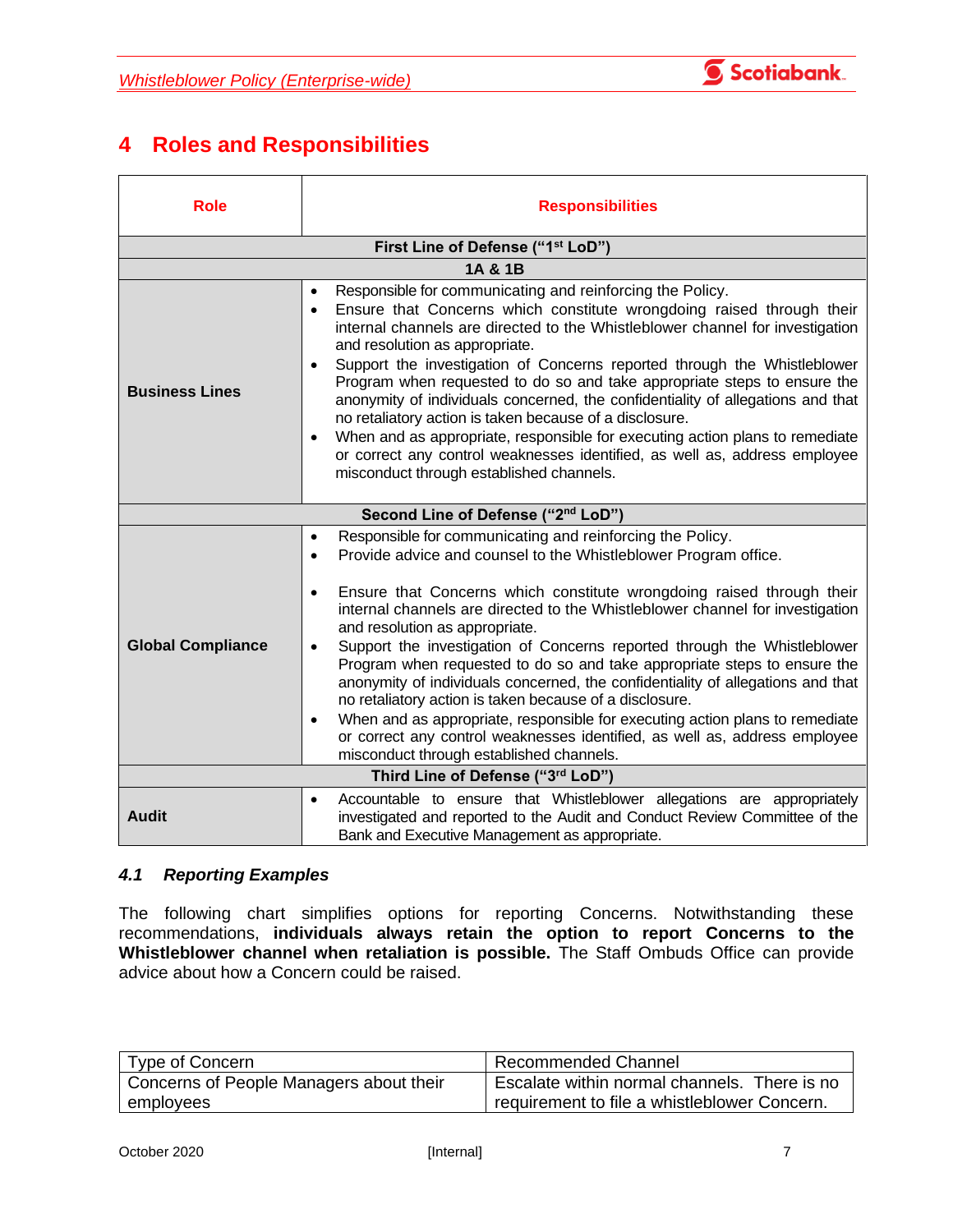

| Workplace Concerns such as harassment and          |                                 |
|----------------------------------------------------|---------------------------------|
| discrimination or Occupational Health &            | <b>Employee Relations</b>       |
| <b>Safety Concerns</b>                             |                                 |
| Advice about Human Resource policies,              | <b>AskHR</b>                    |
| staffing, promotions                               |                                 |
| Wrongdoing by someone who is not an                | <b>Corporate Security</b>       |
| employee, director, officer, contingent working    | 416-866-5050 or email           |
| or third party operating on behalf of the Bank     | CS.SOC@bns.scotiabank.com.      |
| Emergencies that threaten customers,               |                                 |
| employees and Bank assets                          |                                 |
| Concerns related to Regulatory Compliance          | globalcompliance@scotiabank.com |
| Questions about the Code of Conduct                | Conduct.Risk@scotiabank.com.    |
| Any Concern that has already been raised           |                                 |
| with management or through another channel         |                                 |
| for which no action has been taken                 |                                 |
| Breaches of the Law                                |                                 |
| Breaches of the Code of Conduct                    |                                 |
| Breaches of Internal Policies and Procedures       |                                 |
| Retaliation or threat of retaliation for raising a |                                 |
| Concern                                            |                                 |
| Money Laundering                                   |                                 |
| Market Abuse: Insider trading, front-running,      | Whistleblower                   |
| breaches of securities laws                        |                                 |
| <b>Bribery &amp; Corruption</b>                    |                                 |
| <b>Auditing &amp; Accounting Concerns</b>          |                                 |
| Privacy Breaches or Misuse of Confidential         |                                 |
| Information                                        |                                 |
| Improper Sales Practices (violations of            |                                 |
| consumer protection laws, failing to gain          |                                 |
| customer consent, misrepresentation)               |                                 |
| <b>Internal Fraud</b>                              |                                 |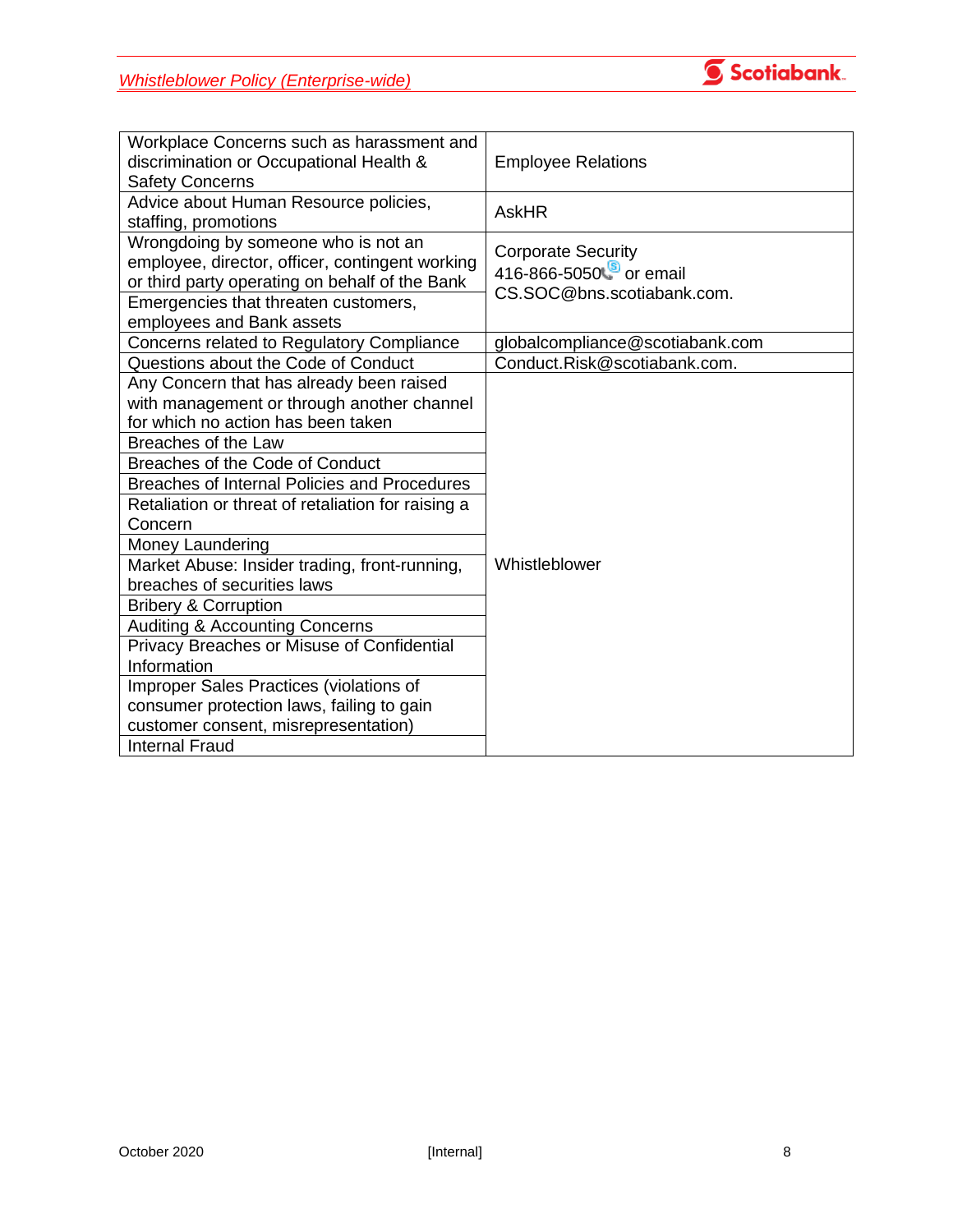

# <span id="page-12-0"></span>**5 Policy Exceptions and Escalation**

There are no exceptions to the Policy.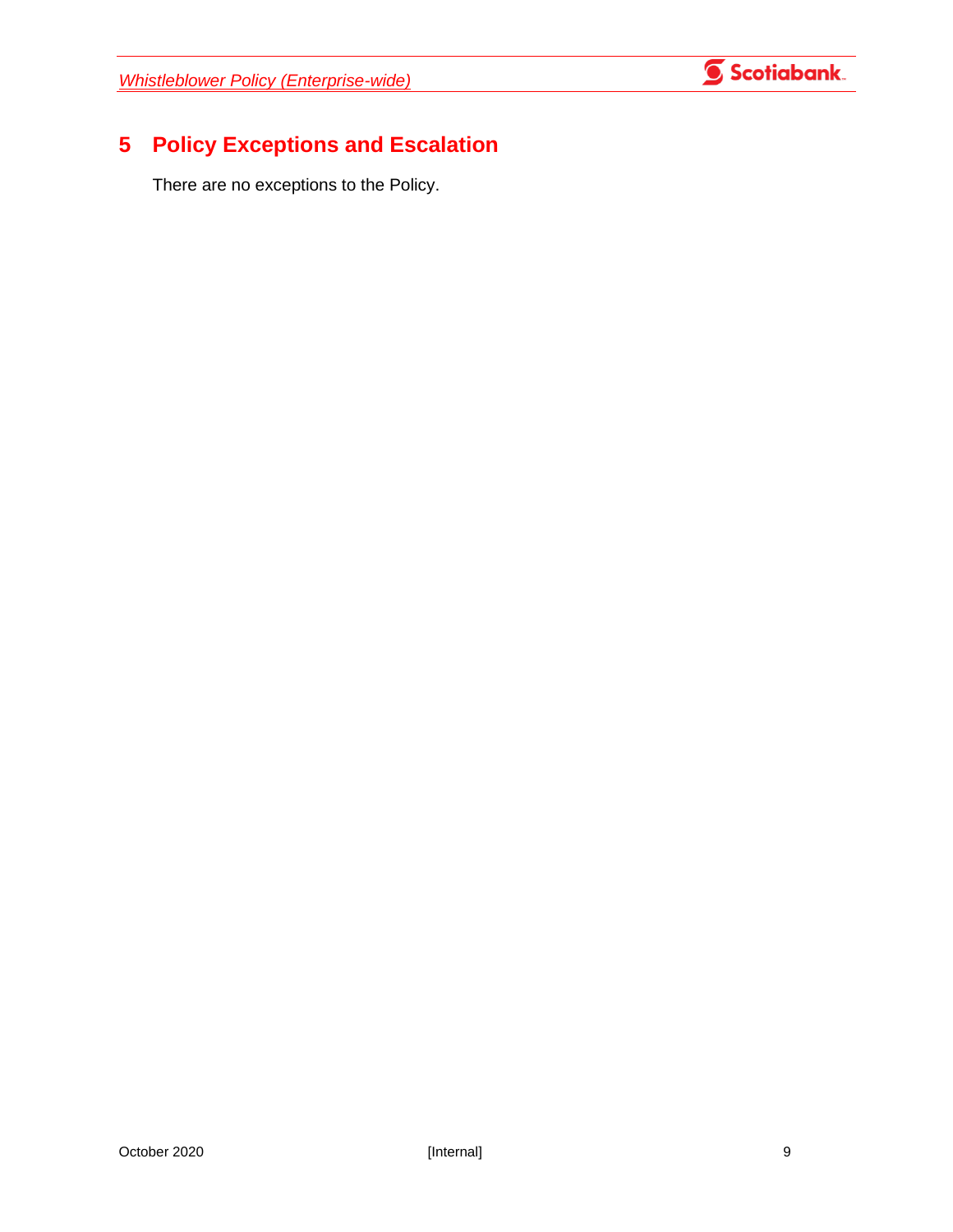

# <span id="page-13-0"></span>**Appendix A Terms and Acronyms**

## <span id="page-13-1"></span>*Terms and Definitions*

| <b>Key Terms</b>          | <b>Definition</b>                                                                                                                                                                                                                                                               |
|---------------------------|---------------------------------------------------------------------------------------------------------------------------------------------------------------------------------------------------------------------------------------------------------------------------------|
| <b>ACRC</b>               | Audit & conduct Review Committee (of the Bank of Nova<br>Scotial)                                                                                                                                                                                                               |
| Concern                   | A matter of interest or importance. Refer to the Raise a Concern<br>Guide.                                                                                                                                                                                                      |
| <b>Content Manager</b>    | The person responsible for the development and updating of the<br>Policy or document and works on behalf of the Policy Owner.                                                                                                                                                   |
| <b>Contingent Worker</b>  | Agency workers where Scotiabank has a contract with an<br>agency who is the employer of a worker or has retained a<br>worker who is assigned by the agency to provide services to<br>Scotiabank;                                                                                |
|                           | Independent contractors, where Scotiabank has entered directly<br>into a contract with an individual (or the company owned by an<br>individual) to provide services to Scotiabank directly; and / or                                                                            |
|                           | Service provider workers, where Scotiabank has entered into a<br>contract with a company to provide services to Scotiabank or to<br>complete a project for Scotiabank.                                                                                                          |
| <b>Policy Owner</b>       | The custodian of a Policy document who is responsible for the<br>development, update, maintenance and communication of such<br>document.                                                                                                                                        |
| <b>Policy Sponsor</b>     | The executive who is ultimately responsible for the Policy<br>document and who advocates the development, approval and<br>enforcement of such document. In Executive Office, minimum of<br>a Senior Vice President level. In subsidiaries, it may be a Vice<br>President level. |
| <b>Primary Recipients</b> | The group of individuals who can receive and respond to reports<br>from the third-party service provider, inclusive of the EVP &<br>Chief Auditor, SVP Internal Audit, VP Audit Professional Practice<br>and the Whistleblower Program Office.                                  |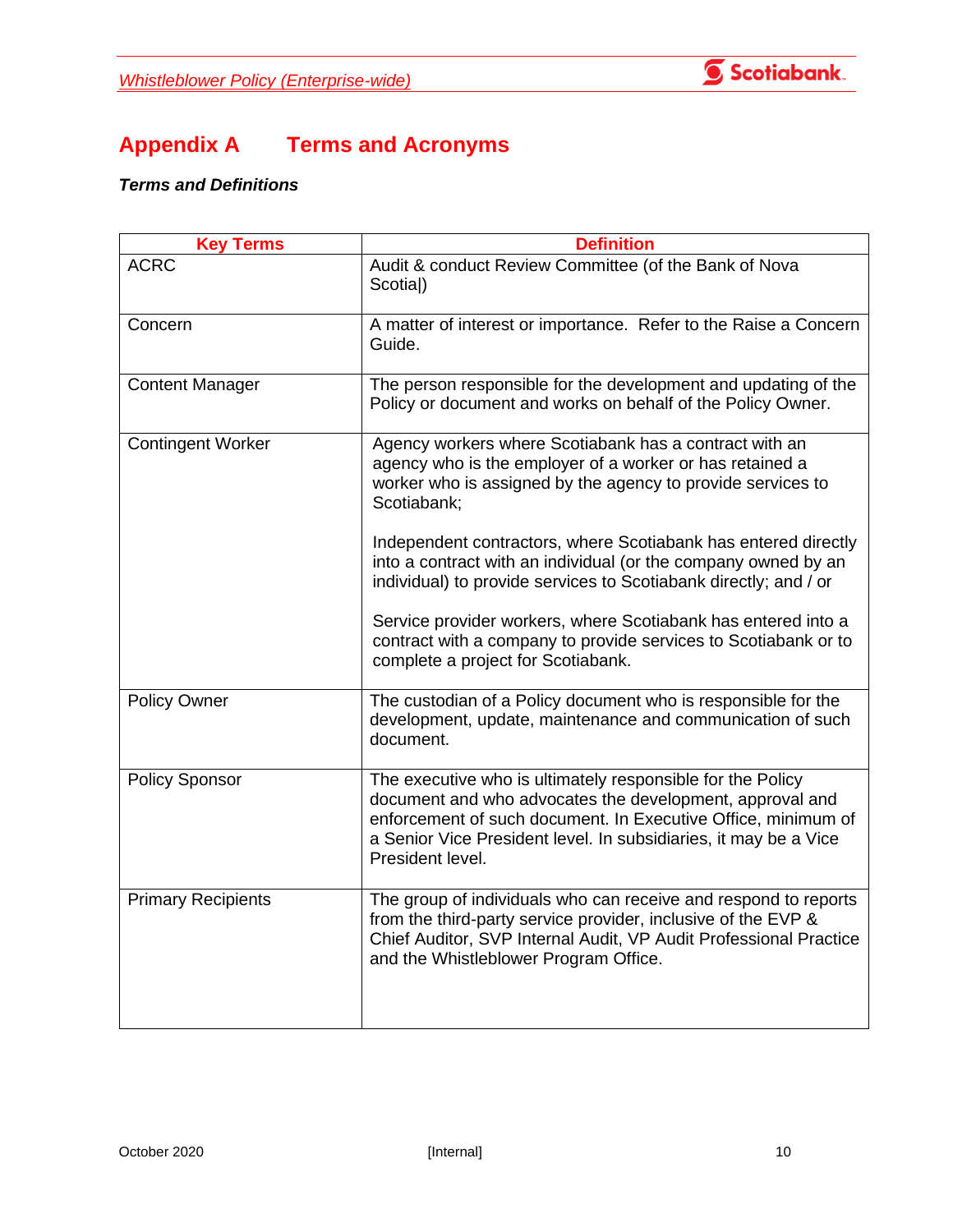

| Program Owner(s)             | The individual who is responsible for the development of<br>required supporting tools, processes and procedures that<br>facilitate the operationalization of specific practices, activities<br>and controls to manage risk. This may also include executing<br>the risk program associated with managing the risk.                                                                              |
|------------------------------|-------------------------------------------------------------------------------------------------------------------------------------------------------------------------------------------------------------------------------------------------------------------------------------------------------------------------------------------------------------------------------------------------|
| <b>Reasonable Complaints</b> | All Concerns are assessed by the Whistleblower Program Office<br>for credibility and risk. Concerns should be made in good faith<br>or in the interests of public good. If doubt exists, the<br>Whistleblower Program Office will seek clarification from a<br>Reporter. If a Concern is raised about a matter that has<br>previously been documented, no investigation may be required.        |
| Recipient                    | Individuals impacted by the Policy, or officers representing<br>teams impacted by the Policy, or officers representing<br>subsidiaries (hereafter referred to as "Recipient subsidiaries")<br>that are expected to align their own practices to the Policy.<br>Not all Recipients will necessarily be Stakeholders.                                                                             |
| Report                       | Any Concern that has been escalated and documented by a<br>Raise a Concern channel.                                                                                                                                                                                                                                                                                                             |
| Reporter                     | Any individual who has raised a Report, inclusive of employees,<br>directors, officers and contingent workers. External or third<br>parties may also be reporters and will be afforded protection<br>from retaliation consistent with the Bank's obligations under the<br>law.                                                                                                                  |
| Retaliation                  | Any act that harms or intends to harm an individual in order to<br>supress reporting of wrongdoing, refusing to do anything that<br>would be reasonable considered to be wrongdoing or otherwise<br>take steps to prevent wrongdoing from occurring. Examples of<br>retaliation include dismissal, suspension, demotion, discipline,<br>harassment or any act that disadvantages an individual. |
| <b>Stakeholders</b>          | Individuals or groups that are consulted in the policy<br>development and update phases.<br>Not all Stakeholders will necessarily be Recipients.                                                                                                                                                                                                                                                |
| Whistleblower                | A subset of Reporters who raise Concerns through the<br>Whistleblower channel                                                                                                                                                                                                                                                                                                                   |
| Whistleblower Program        | The combination of policies, people, process and technology<br>that enable reporting, assessment, assignment, investigation,<br>adjudication, remediation and reporting of Concerns that<br>constitute wrongdoing It is managed by the Whistleblower<br>Program Office who is accountable to the EVP & Chief Auditor.                                                                           |
| Wrongdoing                   | The subset of Concerns that could reasonably be considered<br>any act, or intention to act, that would constitute a breach of the<br>law, a breach of the Scotiabank Code of Conduct, or any public<br>commitment made by the Bank or a breach of an internal policy<br>or procedure.                                                                                                           |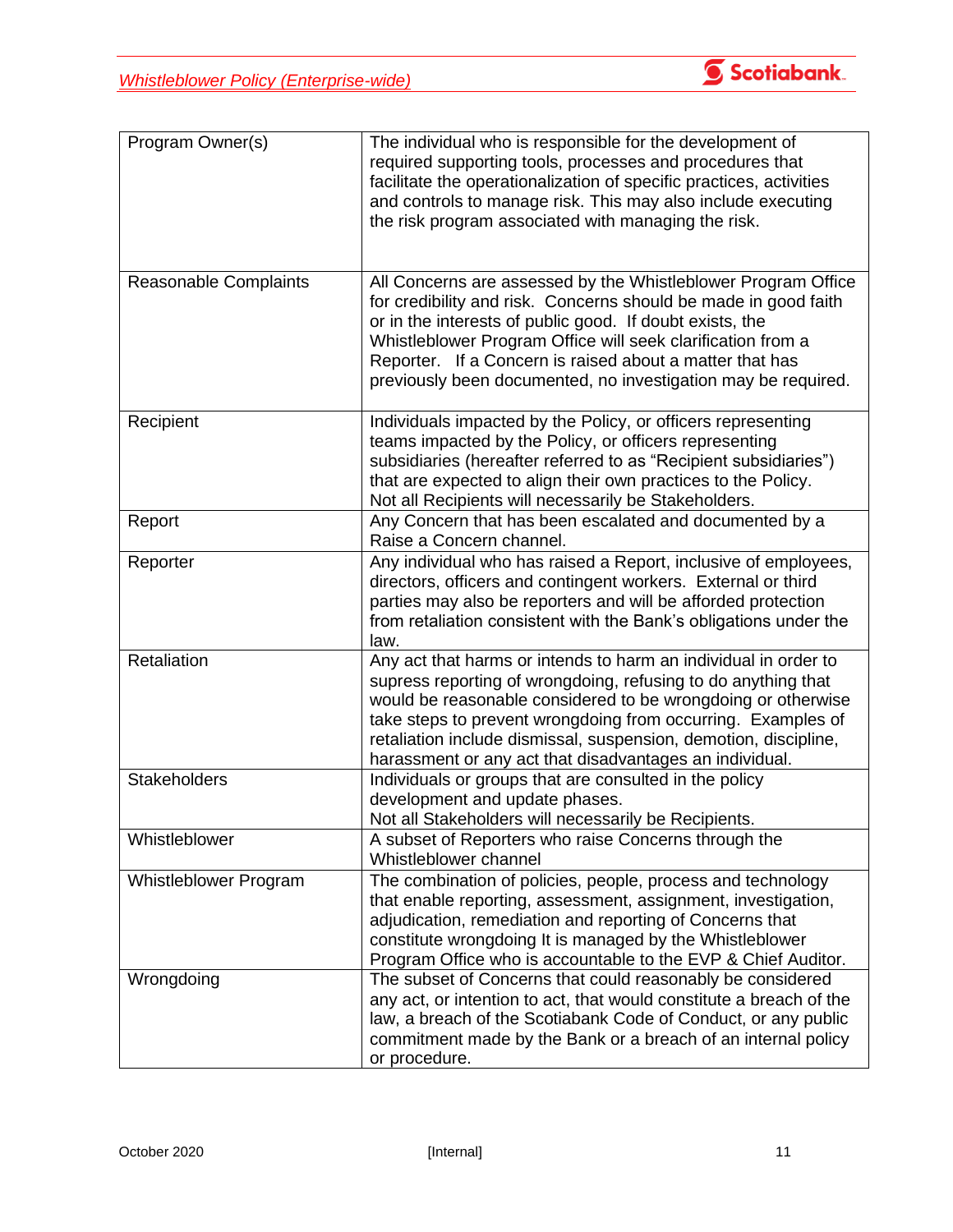

# <span id="page-15-0"></span>**Appendix B Subsidiary Policy Governance**

Each subsidiary's board of directors has the responsibility for overseeing that appropriate frameworks, policies and procedures exist for their respective subsidiary or group of subsidiaries. To assist the subsidiary board in carrying out this responsibility, subsidiary senior management has responsibility to assess the applicability of this Policy for adoption or alignment, in all material respects, by the subsidiary.

It is expected that a Recipient subsidiary's board of directors or senior management will adopt and ratify this Policy, as appropriate for the jurisdiction. However, if there are differences in local regulatory/statutory requirements, and/or local best practices, these differences should be documented in an addendum, unless a separate subsidiary-specific policy is required by the local regulator. Such subsidiary-specific policy, to the extent practical, should be aligned, in all material respects, with that of this Policy, as applicable.

### <span id="page-15-1"></span>*Subsidiary Assessment*

Upon receipt of this Policy, a Recipient subsidiary should assess how the Policy impacts and aligns with the subsidiary's local practices and processes based on the type and scale of its operations, risks and controls, local legal and regulatory requirements and local best practices.

- a. Subsidiaries should determine the applicability of the Policy to their local operations and complete a gap analysis as appropriate. If the Policy is not applicable, advise the Policy Owner.
- b. Subsidiaries should adopt the Policy, as applicable to their circumstances, and have it ratified by an appropriate approval authority.
- c. The subsidiary should consult with the Policy Owner and/or subject matter expert for Advice and Counsel when an addendum (subject to Addendum discussion below) or a local document will be utilized.

### <span id="page-15-2"></span>*Subsidiary Options*

### <span id="page-15-3"></span>*1. Addendum*

Should a Recipient subsidiary decide to adopt this Policy then an addendum may be appropriate. An addendum leaves the Policy in full force and effect and only replaces the specific section(s) set forth in the addendum. An addendum is required when local legal, regulatory, and/or organizational requirements conflict, or are absent from this Policy. Subsidiaries should not amend the Policy. Instead, they should create a separate Addendum, if required.

Addendums must be approved by the applicable local governing body (e.g., subsidiary board or management committee/senior management) subject to Advice and Counsel by the Policy Owner, and/or subject matter expert*.*

Where required (refer exceptions below under Advice and Counsel), Recipient subsidiaries that develop an addendum should submit it, to the appropriate Operating Parent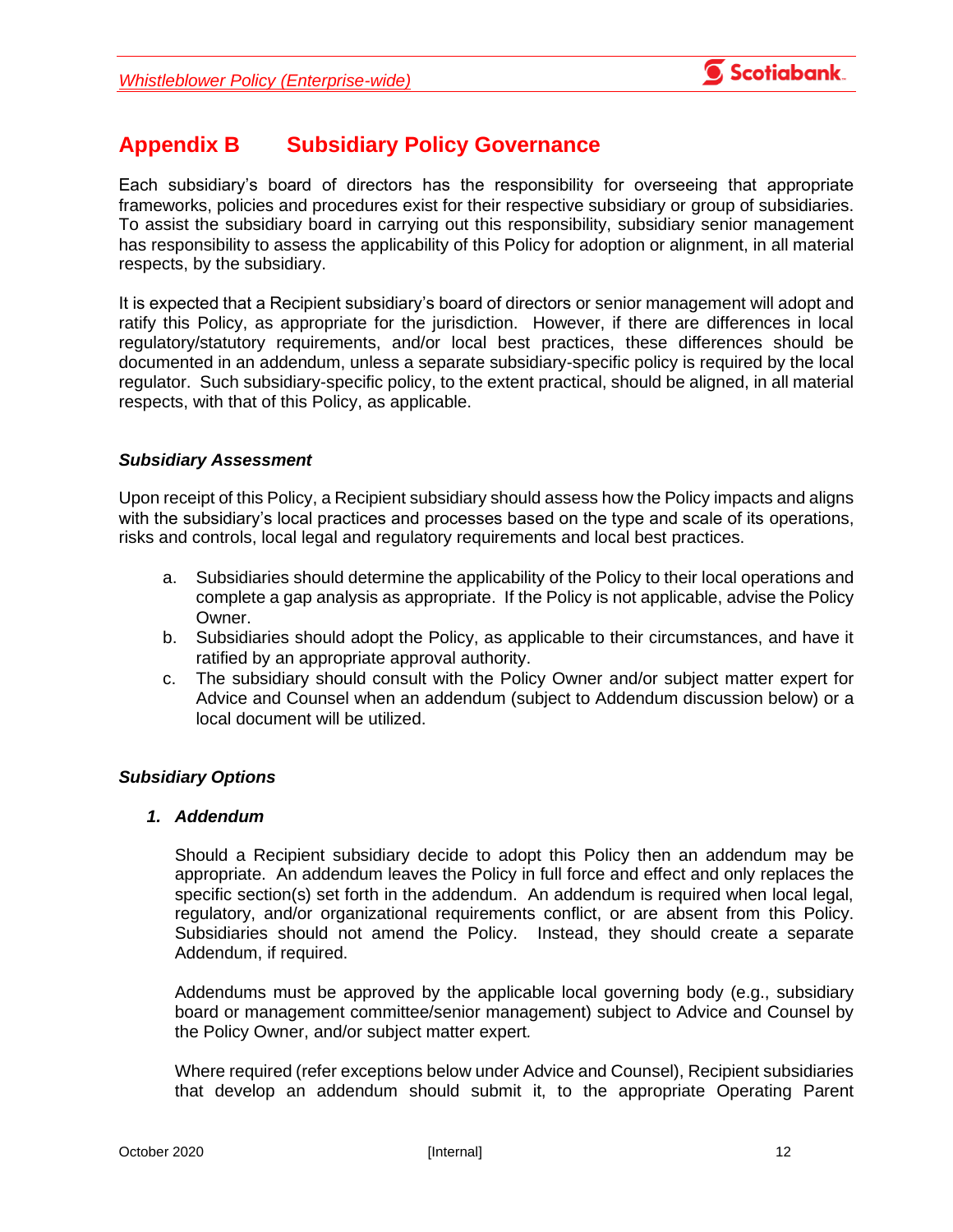

representative or Policy Owner, for Advice and Counsel prior to local approval. When approving an addendum, the Enterprise Policy must also be presented for adoption.

## <span id="page-16-0"></span>*2. Subsidiary-Specific Policy*

Where this Policy does not cover specific organizational or regulatory requirements, and an addendum is not considered appropriate, a subsidiary-specific policy may be created which should be based on the type and scale of the subsidiary's operations, controls, and local legal and regulatory requirements. In particular:

- a. Where a subsidiary-specific policy is developed in the place of this Policy, Advice and Counsel by the Policy Owner, and/or subject matter expert should be obtained prior to local approval.
- b. Where a subsidiary-specific policy is addressing a local legal or regulatory requirement or local best practice, Advice and Counsel may not be required (refer Advice and Counsel below for exceptions). However, the Enterprise Policy Owner should be provided a copy of the subsidiary-specific policy and where it has potential global implications (e.g. privacy, cyber security), the relevant risk subject matter expert at Executive Offices must be consulted.
- c. Subsidiaries may supplement this Policy with additional documentation that is required by their regulators, boards, or senior management, or as required to operationalize this Policy. However, the supplementary documentation, to the extent applicable, should not contradict the requirements in this Policy. Such supplements should be sent to the Policy Owner, or their delegate, for information.

Subsidiaries should consult with the Policy Owner for those situations that are not covered by the above standards.

### <span id="page-16-1"></span>*Advice and Counsel*

The requirement for Advice and Counsel applies to all Recipient subsidiaries of the Bank. In jurisdictions outside Canada, Executive Office should generally provide Advice and Counsel to the Operating Parent subsidiary. While the Operating Parent subsidiary is to provide advice and counsel to all its related subsidiaries, there may be instances where it is appropriate for the Policy Owner to provide Advice and Counsel directly to a regulated Recipient subsidiary.

Advice and Counsel is not required for**:**

- Amendments for administrative (e.g. reporting or policy review frequency), minor organizational (e.g. Committee and Executive titles) changes, and other non-substantive changes
- Amendments to align with, and/or address, local regulatory requirements

### <span id="page-16-2"></span>*Subsidiary Acknowledgement*

An acknowledgment from Recipient subsidiaries to the Policy Owner from an executive level individual or designate is required. It is up to the Policy Owner to determine the appropriate form and tracking of the acknowledgement. Ultimately, the Policy Owner is required to monitor and track receipt of all required acknowledgements*.*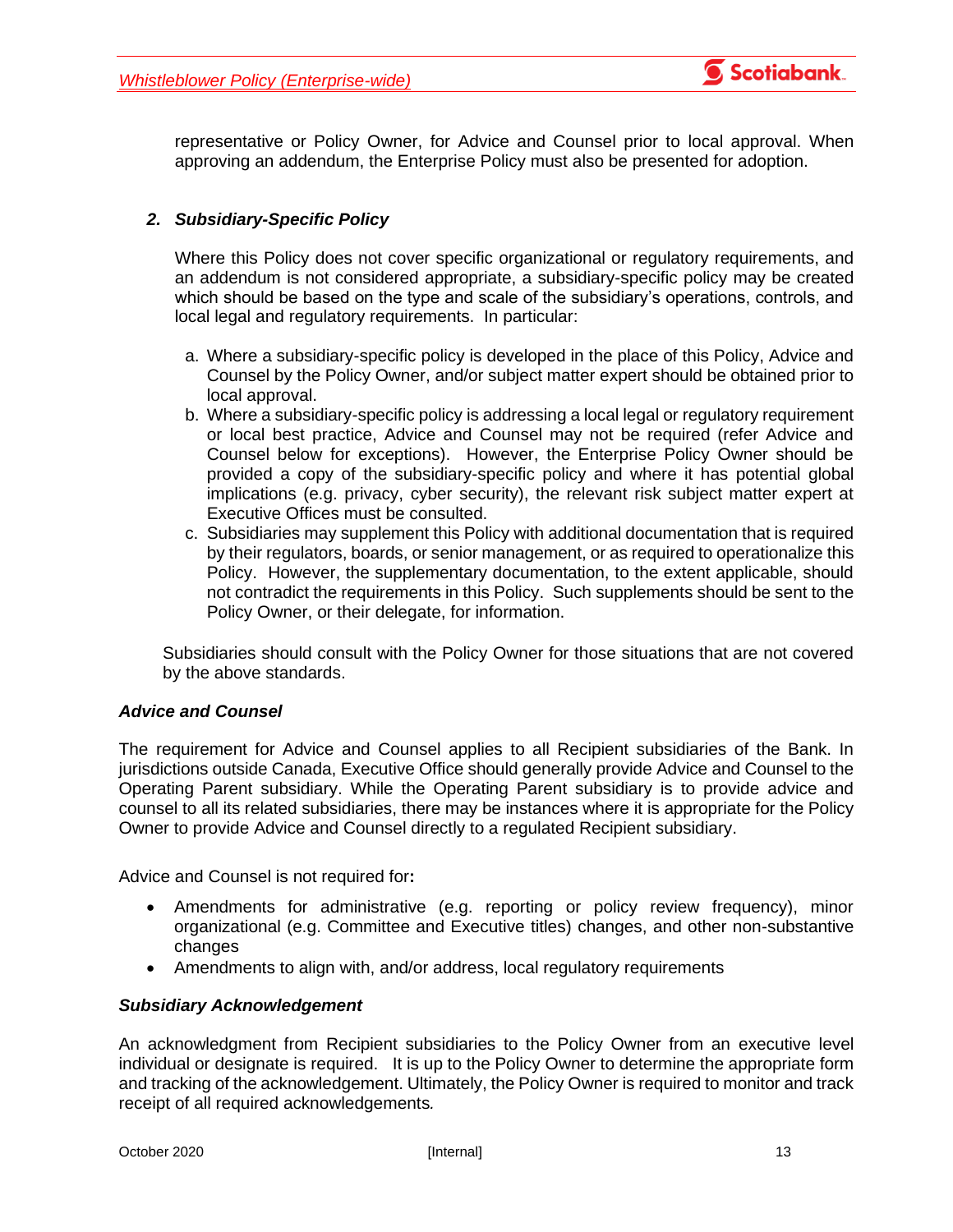

### <span id="page-17-0"></span>*Subsidiary Renewal Cycle*

Subsidiary-specific Policies and addendums to this Policy should be updated annually unless local laws, regulatory requirements, or process changes require more frequent updates. Subsidiaryspecific Policies should be presented to local Boards for renewal every 2 years. Subsidiaries are required to communicate the Addendum to all local staff, following its approval be the local board

A subsidiary should align the timing of the update of their subsidiary-specific policies, development of a new policy/local addendum, to the extent possible, within 4 months of the effective date of this Policy, unless a later transition date has been agreed with the Policy Owner.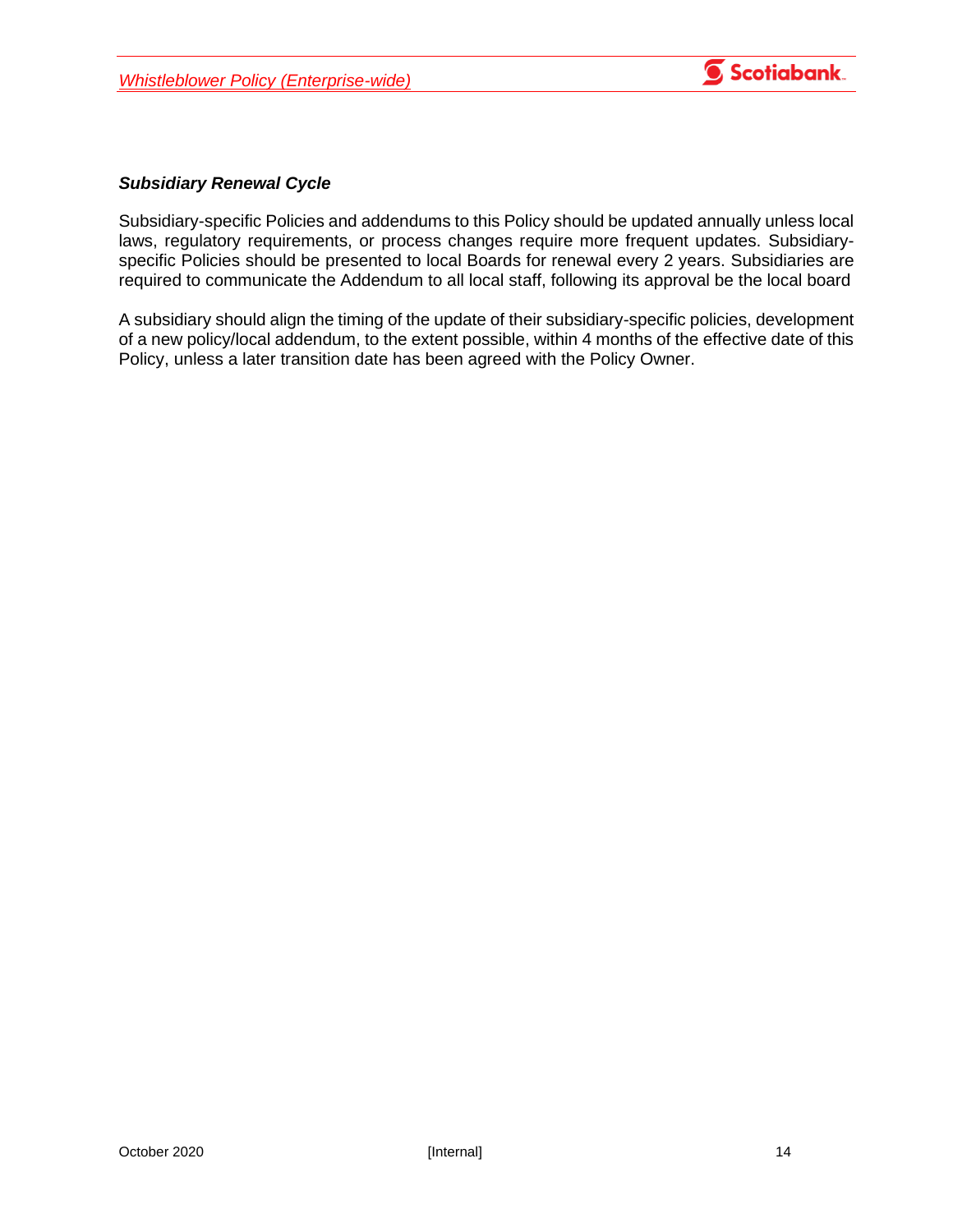

# <span id="page-18-0"></span>**Appendix B.1 Subsidiary Acknowledgement Form**

Set out below is a suggested Subsidiary Acknowledgement Form for use by Recipient subsidiaries which can be returned to the Policy Owner, or their delegate, as applicable.

## *Subsidiary Information*

| <b>Policy Name: [Insert name of Enterprise Policy]</b>                                                                                                                               |  |  |
|--------------------------------------------------------------------------------------------------------------------------------------------------------------------------------------|--|--|
| <b>Subsidiary: [Parent Subsidiary]</b>                                                                                                                                               |  |  |
| Additional Subsidiaries: [List subsidiaries of the parent subsidiary for<br>acknowledgment]                                                                                          |  |  |
| Contact: [Identify parent subsidiary contact person for the respective policy]                                                                                                       |  |  |
| <b>Executive Responsible: [Identify executive responsible for acknowledgment sign off]</b>                                                                                           |  |  |
| <b>Acknowledgement</b>                                                                                                                                                               |  |  |
| I acknowledge that the [Insert name of Enterprise Policy] has been received, read and<br>actioned*, as appropriate in relation to the subsidiaries identified above in the following |  |  |

| Tackhowledge that the finselt name of Enterprise Policy Fias been received, read and<br>actioned*, as appropriate in relation to the subsidiaries identified above in the following<br>manner (Tick one box below): |
|---------------------------------------------------------------------------------------------------------------------------------------------------------------------------------------------------------------------|
| <b>Enterprise Policy Not Applicable to Subsidiaries</b>                                                                                                                                                             |
| <b>Adoption</b>                                                                                                                                                                                                     |
| Adoption with an Addendum**                                                                                                                                                                                         |
| Develop a Subsidiary-specific Policy**                                                                                                                                                                              |
| <b>Rationale:</b>                                                                                                                                                                                                   |
| Action(ed) refers to the Recipient subsidiary conducting an assessment of the annlicability of the nolicy and                                                                                                       |

**\* Action(ed) refers to the Recipient subsidiary conducting an assessment of the applicability of the policy and submitting the necessary documentation (Policy, addendum or Subsidiary-specific Policy) for adoption and/or approval at the appropriate level within the Recipient subsidiary. Refer to Section 2.6 and 2.7 of the Policy Management Standard for further guidance.**

**\*\* Include a brief description of rationale for the addendum or Subsidiary-specific policy. Note, may require Advice and Counsel, refer Appendix C in the Policy Management Standard.**

## *Executive Sign-Off*

| Name:      | Title: |
|------------|--------|
| Signature: | Date:  |
|            |        |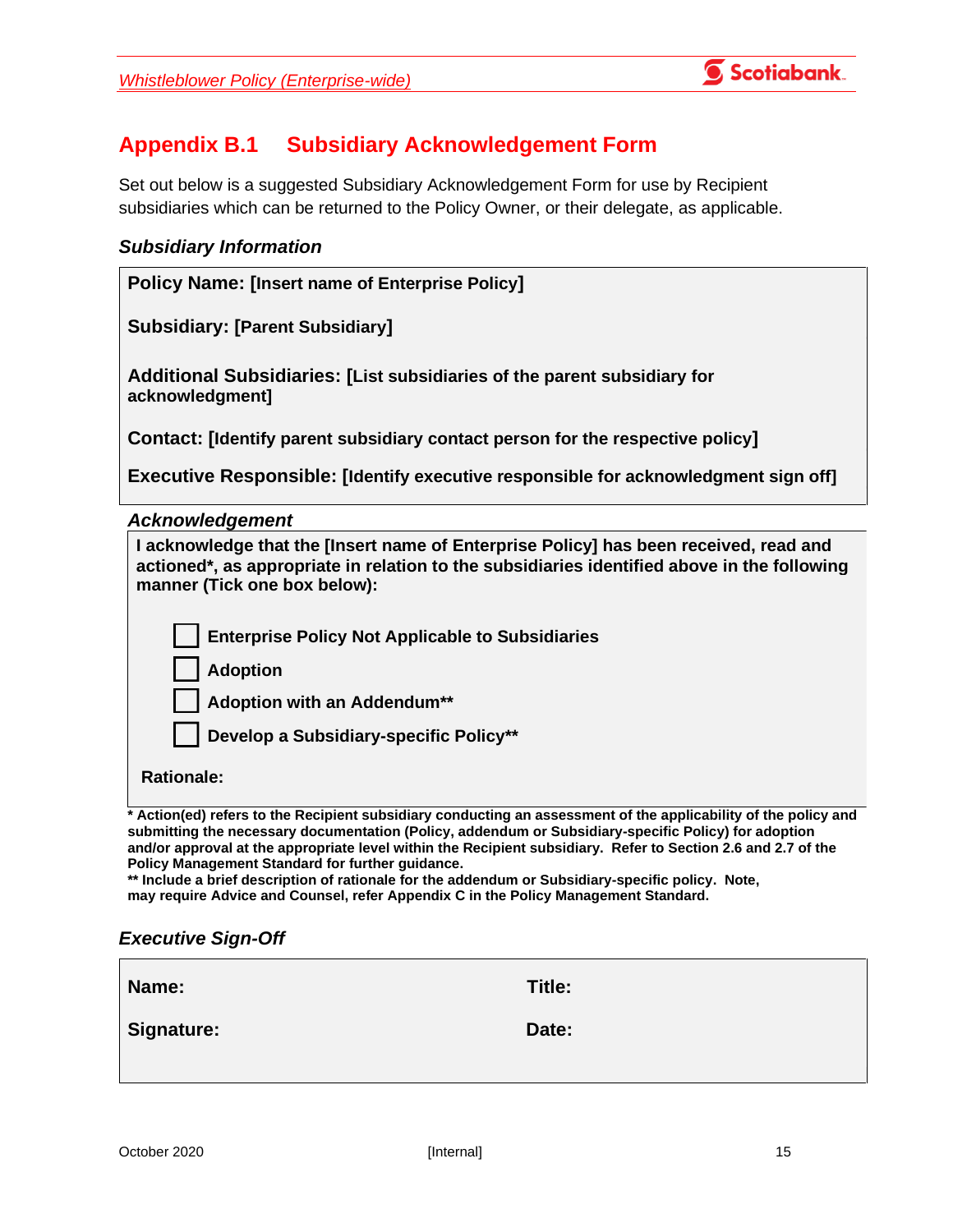

# <span id="page-19-0"></span>**Appendix C Governance of Document**

### <span id="page-19-1"></span>*Maintenance*

The Policy is reviewed and updated annually, and presented to the Board for approval every two years, or more frequently if there is a material change, using the following process:

- The Audit Department, as the Policy owner, reviews regulatory standards, industry best practices and effectiveness of the reporting channels and investigation procedures to determine whether any changes to the Policy are required, and updates the Policy accordingly;
- The updated draft of the Policy is circulated to relevant stakeholders for review as necessary; The updated Policy is presented to the ACRC of the Board and the Board of Directors for review and approval; and
- The approved Policy is distributed to appropriate business units for awareness, including global subsidiaries. Communication of the policy to employees is also conducted through the annual acknowledgement and certification of adherence to the Code.

### <span id="page-19-2"></span>*Approval Authority*

| <b>Role</b>                                              | <b>Governance Responsibility</b>                                                                                                                                                                                                                                                                                                                                                 |
|----------------------------------------------------------|----------------------------------------------------------------------------------------------------------------------------------------------------------------------------------------------------------------------------------------------------------------------------------------------------------------------------------------------------------------------------------|
| <b>Approval Authority:</b><br><b>Board of Directors</b>  | Reviews and approves the Policy before becoming effective<br>or where applicable, approves its retirement<br>Review periodic reports, as applicable                                                                                                                                                                                                                              |
| <b>Policy Sponsor:</b><br><b>EVP &amp; Chief Auditor</b> | The executive who is ultimately responsible for the Policy and<br>$\bullet$<br>who advocates the development, approval and enforcement of<br>the Policy<br>Assists in socializing new/updated Policy with relevant<br>executive /senior management, as necessary<br>Provides sign-off of the draft Policy before submitting the<br>$\bullet$<br>Policy to the Approval Authority |

### <span id="page-19-3"></span>*Roles and Responsibilities*

| <b>Role</b>                                         | <b>Responsibility</b>                                                                                                                                                                                                                             |
|-----------------------------------------------------|---------------------------------------------------------------------------------------------------------------------------------------------------------------------------------------------------------------------------------------------------|
| <b>Senior Management</b><br>Raise a Concern Council | Where applicable, the executives or committees' review and<br>provides input on the Policy prior to its submission to the<br><b>Approval Authority</b><br>Provides overarching governance and oversight to promote<br>consistency across the Bank |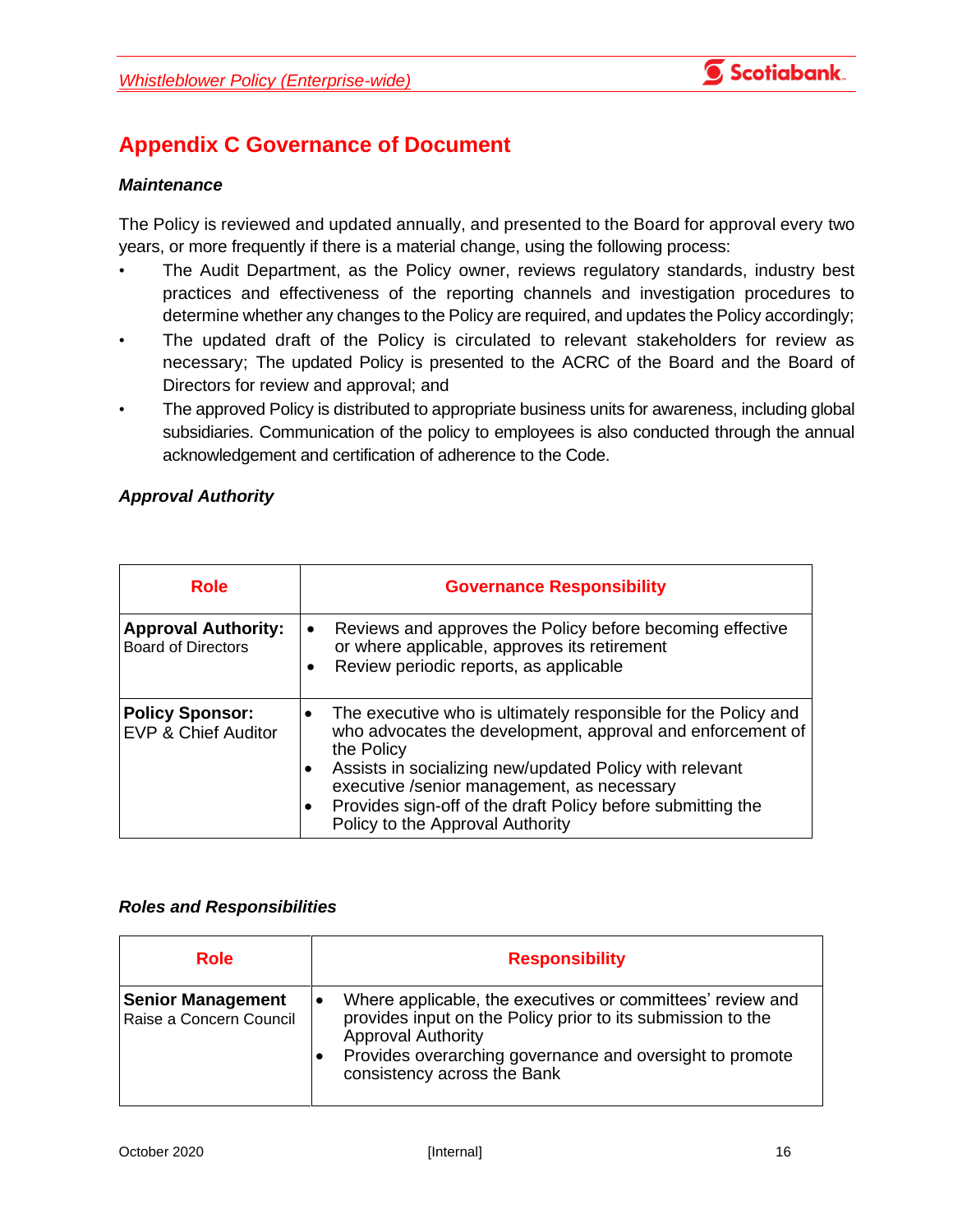

| <b>Role</b>                                                                                       | <b>Responsibility</b>                                                                                                                                                                                                                                                                                                                                                                                                                                                                                                                                                                                                                                                                                                                                                                                                                                                                                                                                                                                                                                                                                                                                                                                                                                                                                                                         |
|---------------------------------------------------------------------------------------------------|-----------------------------------------------------------------------------------------------------------------------------------------------------------------------------------------------------------------------------------------------------------------------------------------------------------------------------------------------------------------------------------------------------------------------------------------------------------------------------------------------------------------------------------------------------------------------------------------------------------------------------------------------------------------------------------------------------------------------------------------------------------------------------------------------------------------------------------------------------------------------------------------------------------------------------------------------------------------------------------------------------------------------------------------------------------------------------------------------------------------------------------------------------------------------------------------------------------------------------------------------------------------------------------------------------------------------------------------------|
| <b>Policy Owner:</b><br><b>VP Audit Professional</b><br>Practice                                  | Custodian, maintenance, development, and approval of the<br>$\bullet$<br>Policy; Oversees the execution of the communication plan<br>Conducts a needs assessment and makes recommendations<br>$\bullet$<br>on developing new, material amendments or retiring a Policy<br>Oversees the work and drafts prepared by the Content<br>٠<br>Manager for the consultation process<br>Confirms which subsidiaries should be sent the Policy (i.e.<br>$\bullet$<br>Recipient subsidiaries listing)<br>Provides Advice and Counsel to Recipient subsidiaries, where<br>$\bullet$<br>necessary<br>Reviews and recommends the Policy for approval<br>Advisor in determining what supporting tools, procedures and<br>$\bullet$<br>job aids are necessary<br>Reviews and approves housekeeping or administrative<br>$\bullet$<br>changes.                                                                                                                                                                                                                                                                                                                                                                                                                                                                                                                 |
| <b>Content Manager</b><br>Director Whistleblower &<br>Conduct                                     | Updates or develops Policy based on changes in<br>$\bullet$<br>organizational structure, internal processes, industry best<br>practices, and regulatory developments and revises the text<br>accordingly<br>Consults relevant Stakeholders for input and feedback on<br>$\bullet$<br>drafts<br>Maintains a Stakeholder tracking chart<br>٠<br>Reviews and assesses input from Stakeholders; advises<br>٠<br>Policy Owner where material input has not been accepted<br>Notes items to be brought forward for next update<br>٠<br>Maintains custody and ensures all key drafts are retained<br>$\bullet$<br>Prepares the draft Summary of key changes, as needed, for<br>$\bullet$<br>review by Policy Owner, Policy Sponsor and Approval<br>Authority<br>Develops and executes the Communication Plan<br>$\bullet$<br>Ensures the Policy document is translated, as required<br>٠<br>Responds to queries from Stakeholders and Recipients<br>٠<br>Ensures the approved document is stored in the appropriate<br>$\bullet$<br>repository<br>Forwards the published Policy to Archives Information<br>$\bullet$<br>Management Office (AIM) to archives@scotiabank.com.<br>Forwards the published Policy to GRM Risk Oversight &<br>$\bullet$<br>Reporting. Mailbox is GRM RO&R Policy & Framework at<br>Documentation.Repository@scotiabank.com |
| <b>Stakeholders:</b><br>Global Risk Culture &<br><b>Conduct Risk</b><br><b>Corporate Security</b> | Provide review and input into the development and periodic<br>$\bullet$<br>update of the Policy including identification of the potential<br>impact of the Policy to a Business Line, corporate function,<br>Recipient subsidiary, etc. as appropriate. Refer section 2.3.2<br>of the Policy Management Standard                                                                                                                                                                                                                                                                                                                                                                                                                                                                                                                                                                                                                                                                                                                                                                                                                                                                                                                                                                                                                              |
| <b>Employee Relations</b>                                                                         | Assist with the execution of the communication plan for their<br>respective areas                                                                                                                                                                                                                                                                                                                                                                                                                                                                                                                                                                                                                                                                                                                                                                                                                                                                                                                                                                                                                                                                                                                                                                                                                                                             |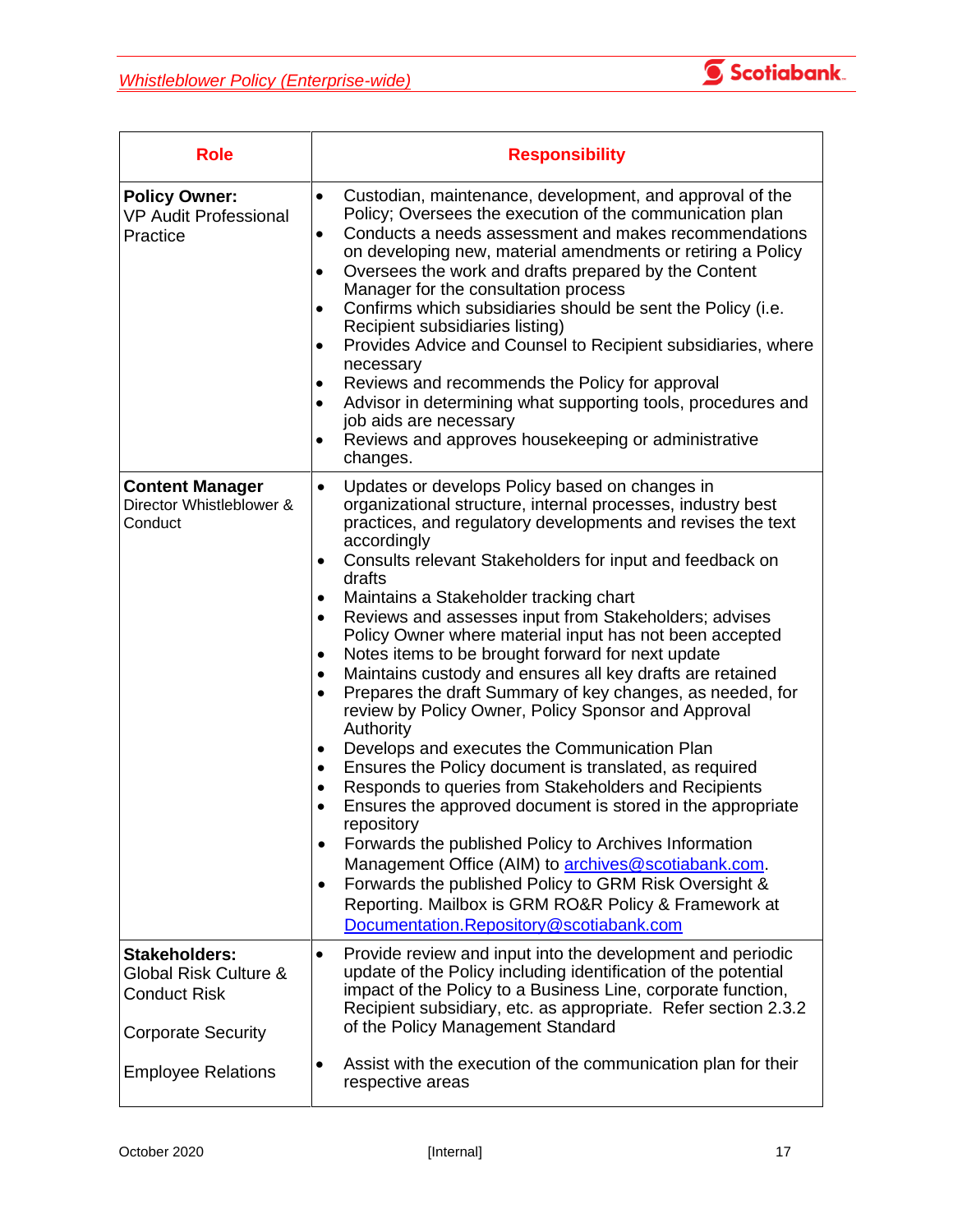

| Role                                    | <b>Responsibility</b>                                                                                                                                                                                                                                                                                                                                                                                                                                                                                        |
|-----------------------------------------|--------------------------------------------------------------------------------------------------------------------------------------------------------------------------------------------------------------------------------------------------------------------------------------------------------------------------------------------------------------------------------------------------------------------------------------------------------------------------------------------------------------|
| Staff Ombuds Office                     |                                                                                                                                                                                                                                                                                                                                                                                                                                                                                                              |
| <b>Employee Law Group</b>               |                                                                                                                                                                                                                                                                                                                                                                                                                                                                                                              |
| <b>Recipient</b><br><b>Subsidiaries</b> | Adapts Policies as relevant to their activities, scope and<br>٠<br>jurisdiction. Refer to Appendix B, Subsidiary Policy<br>Governance<br>Seek Advice & Counsel from the Policy Owner, subject matter<br>٠<br>expert, as appropriate, for addendums and subsidiary-specific<br><b>Policies</b><br>Operating Parent provides Advice & Counsel for its<br>$\bullet$<br>subsidiaries on relevant Policies or Addendums<br>Returns Subsidiary Acknowledgement Form or equivalent<br>٠<br>evidence to Policy Owner |

### <span id="page-21-0"></span>*Communication Plan*

The Whistleblower Policy should be read in conjunction with the Code of Conduct so communication of this policy must occur concurrently and in parallel with the release of the Code of Conduct as directed by Global Communications and Global Human Resources. The Policy will be sent to the Archives and Information Management Office and GRM RO&R Policy and Framework Mailbox.

This Policy will be included in the Raise a Concern page of Scotiabank Live, posted to Scotiabank.com with the Scotiabank Code of Conduct and will be included at [www.gcs](http://www.gcs-whistleblower.com/)[whistleblower.com.](http://www.gcs-whistleblower.com/) The Policy will be posted in English, French and Spanish.

### <span id="page-21-1"></span>*Implementation (for new and updated policies)*

This Policy is effective November 1, 2020. The existing mechanisms and technology used to implement the Policy will remain in effect with no material changes.

Training will be provided in the form of the Annual Code of Conduct Acknowledgement. Additionally, select employees and third parties (involved in sales activities within Canada will require additional training related to new consumer protection provisions.